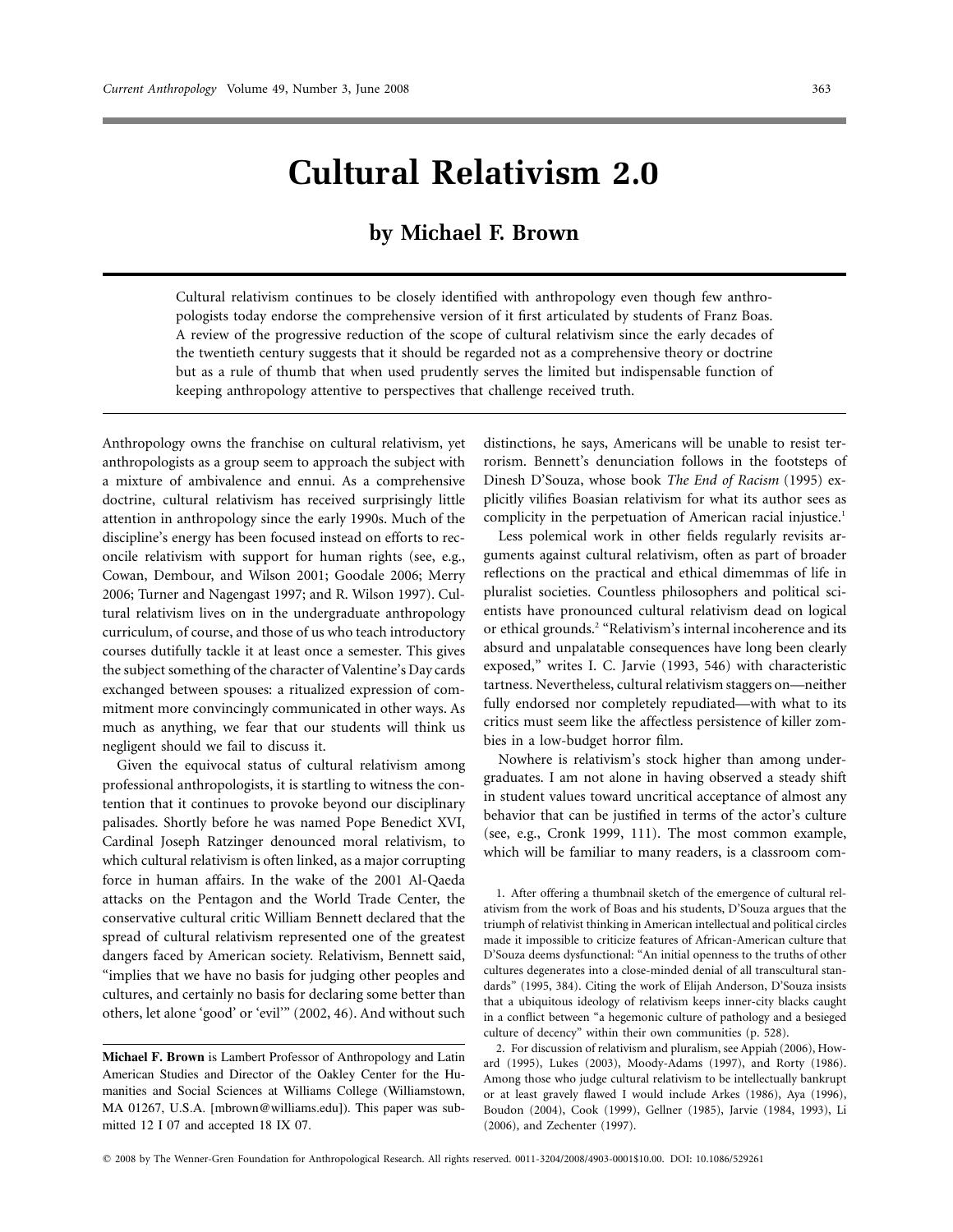Just as students are relentless in their anxiety about others' values, they are relentless at reinterpreting anthropological relativism as a rule of consumer choice (the world is made up of sovereign individuals, each of whom has the inalienable right to see the world from his or her point of view, and to act accordingly, without criticizing the views, or purchasing decisions, of others).

attitudes in his own classes, Richard Handler (2005, 12) writes:

In a mordant rumination on the robustness of relativism in societies organized around conspicuous consumption, the English cultural critic Richard Hoggart (1998, 6) observes that relativism offers "perfect soil for their endless and always changing urges." According to Hoggart, relativism is as much a tool of the political right as of the left—perhaps more so, given the right's belief in the inherent sacredness of markets. It is enough to make one wonder whether the right's obsessive need to attack cultural relativism might be a form of overcompensation for its complicity in relativism's propagation at the level of popular culture.

A striking feature of critics' accounts is the extent to which they base their appraisal of cultural relativism on the anthropology of the 1940s and '50s, in particular the work of Melville J. Herskovits. It may be, as James Fernandez (1990) has argued, that the portrait of Herskovits's relativism conveyed in these books and essays misinterprets many aspects of what he was trying to convey. But that is less significant than the need to ransack the anthropology of a half-century ago to find a version of relativism suitable for analytical demolition. I find it tiresome to be held accountable for versions of relativism to which neither I nor most anthropologists of my acquaintance subscribe. Not only has anthropological theory evolved significantly since the articulation of the midtwentieth-century version of cultural relativism but the social world itself has been transformed in ways that necessitate a recalibration of relativistic thinking away from the broad scope of earlier formulations. Above all, humanity is more interconnected. The relativist claim that each society represents an autonomous conceptual universe may serve as a useful metaphor, but it bears little resemblance to the everyday experience of most people.

My aim in this essay is to review briefly the history of classical cultural relativism with an eye toward documenting its progressive modification in anthropology since the early decades of the twentieth century. After considering arguments for abandoning cultural relativism altogether, I propose an amended, defensible version that is consistent with contemporary anthropological practice. In a notably fractious discipline, the latter goal may be a bridge too far, but I believe that it merits the effort. This project is directed to two broad audiences: first, to nonanthropologists, many of whom erroneously persist in seeing the work of Boasians such as Herskovits as the definitive expression of anthropological relativism prevailing in the profession, and, second, to my fellow anthropologists, whose continuing, if highly selective, allegiance to certain elements of cultural relativism may be undermining anthropology's historic role as the discipline best qualified to shed light on broad, transhistorical patterns in human social life. The latter concern has been voiced eloquently by Maurice Bloch, whose essay "Where Did Anthropology Go? or The Need for 'Human Nature'" (2005) tracks the steady and, from Bloch's perspective, regrettable withdrawal of anthropologists from forms of comparison and generalization that would allow us to balance the study of particular cultural histories with a vision of human nature in the broadest sense.

# The Ascent and Decline of Classical Cultural Relativism

The story of the rise to prominence of cultural relativism, usually attributed to the work of Franz Boas and his students, has been well told by various scholars (see especially Hatch 1983), and here I will simply review its broad contours. Although Boas's position on cultural relativism was in fact somewhat ambiguous, he laid the groundwork for the full elaboration of cultural relativism by redirecting anthropology away from evolutionary approaches closely linked to nineteenth-century racial theory and by elaborating on Tylor's notion that culture was an integrated system of behaviors, meanings, and psychological dispositions.3 The flowering of classical cultural relativism awaited the work of Boas's students, including Ruth Benedict, Margaret Mead, and Melville Herskovits. Their articulation of a comprehensive relativist doctrine was appealing to intellectuals disillusioned by the pointless brutality of World War I, which undermined faith in the West's cultural superiority and inspired a romantic search for alternatives to materialism and industrialized warfare (Stocking 1992, 162–64).

As formulated by the Boasians, cultural relativism encompasses several axioms. First, each culture is said to constitute a total social world that reproduces itself through enculturation, the process by which values, emotional dispositions, and embodied behaviors are transmitted from one generation to the next.4 These values and practices are usually perceived by members of a society as uniquely satisfying and superior

<sup>3.</sup> For discussion of the complexities and ambiguities of Boas's position on relativism, see Stocking (1968, 230–33) and Lewis (1999). Robert Lowie (1956, 1009) recalls that in his classes Boas "unremittingly preached the necessity of seeing the native from within." "As for moral judgments of aboriginal custom," Lowie writes, "we soon learnt to regard them as a display of anachronistic naïveté."

<sup>4.</sup> Herskovits (1972 [1955], 15) declares: "The principle of cultural relativism, briefly stated, is as follows: *Judgments are based on experience, and experience is interpreted by each individual in terms of his own enculturation.*"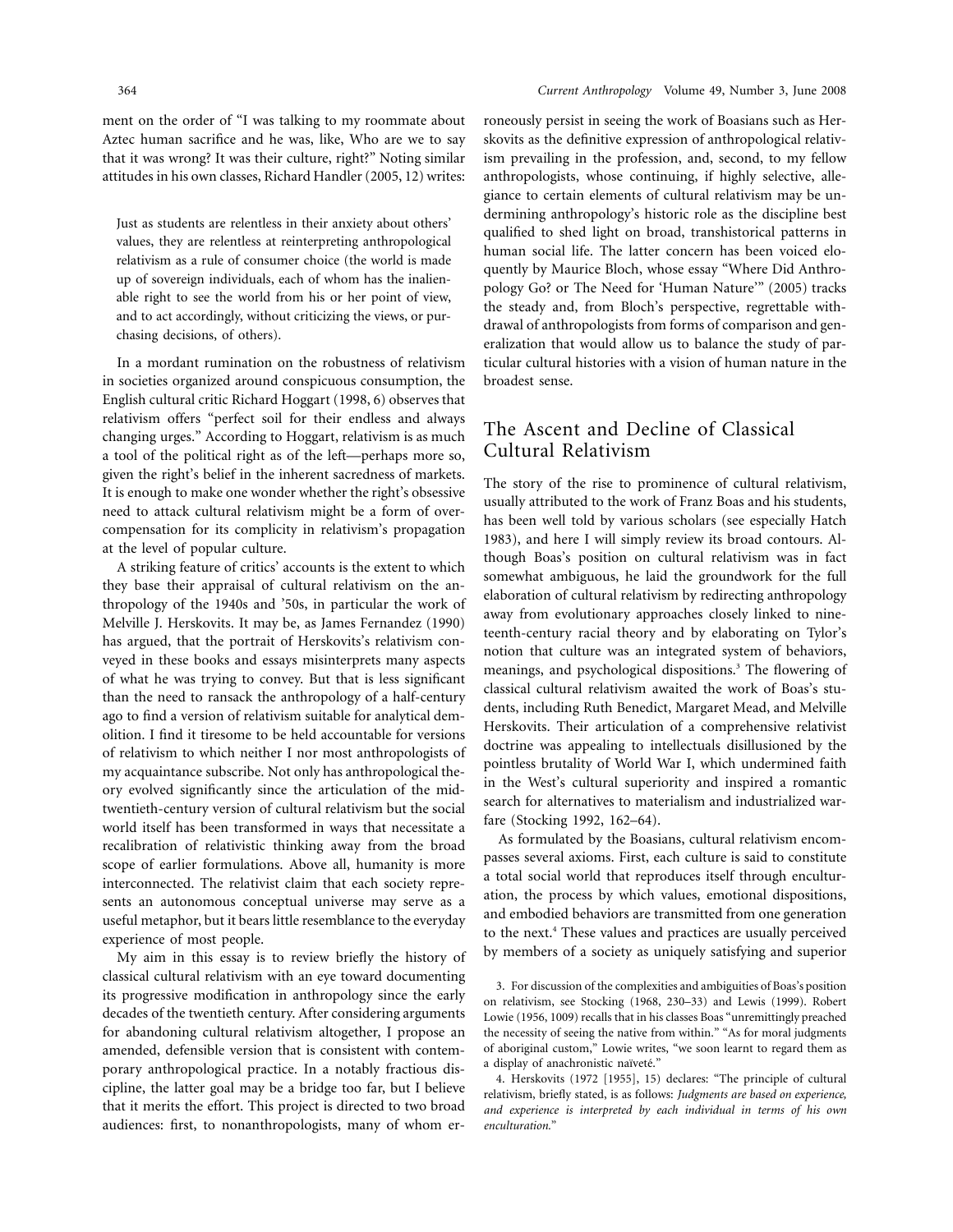to all others—hence the universality of ethnocentrism.<sup>5</sup> Because understandings are relative to enculturation, the ethnographer must interpret a culture on the basis of its own internal web of logic rather than through the application of a universal yardstick. This principle applies to everything from language and kinship systems to morality and ontology. Accompanying sensitivity to cultural context is the combination of empathy and detachment that Robert Lowie (1981 [1960], 149) calls "seeing within." For a professional social scientist, says Lowie, "to bemoan the depravity of cannibals would be nowadays as much of an anachronism as it would be for a textbook in physics to introduce comments upon the benevolence of God into an exposition on gravity."6

Complementing the core principle of cultural coherence is insistence that societies and cultures cannot be ranked on an evolutionary scale. Each must be seen as sui generis and offering a satisfying way of life, however repugnant or outlandish particular aspects of it may seem to outsiders. Given the assumed integrity of each culture, anthropologists are obliged to show a tolerance for the traditional practices of other peoples and to encourage similar tolerance among their fellow citizens. "We must recognize that the pluralistic nature of the value systems of the world's cultures . . . cannot be judged on the basis of any single system," insists Herskovits (1972 [1958], 109).

Finally, critics have noted that proponents of classical cultural relativism are inclined to contradict their own axioms by subjecting the institutions and social practices of Western industrial societies to criticism deemed unacceptable when assessing non-Western, preindustrial ones. As Lévi-Strauss (1972 [1955], 384) declares, the anthropologist is fated to serve as "critic at home and conformist elsewhere." The justification for this sensibility is that the technological and economic dominance of the West gives it a vastly greater capacity to impose its own varieties of ethnocentrism on others (Herskovits 1972 [1958], 103).

So far, so familiar. Reviewing the debates of Herskovits's time, however, I am struck by the extent to which, even then, prominent anthropologists balked at embracing all of these precepts. As Clyde Kluckhohn makes clear in his 1955 essay "Ethical Relativity: *Sic et Non*," as early as the 1940s Ralph Linton questioned cultural relativism's denial of ethical universals, arguing instead for the recognition of ethical principles formulated at a high enough level of abstraction to encompass the considerable ethical variability that ethnog-

raphers observe throughout the world (1955, 668–72). Kluckhohn concluded that "neither extreme relativism nor extreme absolutism is tenable as a guiding hypothesis for further empirical enquiry" (pp. 676–77). Even the clinical detachment promoted by Lowie—dismissed perhaps too cynically by Stanley Diamond (1974, 111) as a "bedside manner"—seemed to be on the wane by the late 1950s and early 1960s, pushed aside by memorably affectionate ethnographies by Jules Henry, Colin Turnbull, Elizabeth Marshall Thomas, and others.7

Thus far this discussion has had a distinctly North American emphasis. Clearly, however, the Boasians crystallized relativistic thinking with deep roots in European social theory.8 The eighteenth-century thinker Johann Gottfried von Herder (1744–1802) is known as the author of an important strand of cultural relativism. Elements of Herder's ideas were refined by Adolf Bastian (1826–1905) and more influentially by Edvard Westermarck (1862–1939), who asserted that morality was rooted not in universal principles but in culturally conditioned emotions.<sup>9</sup> British anthropology, which maintained closer ties to academic philosophy than its American counterpart, directed considerable energy to the so-called modesof-thought issue, rooted in the work of Lévy-Bruhl, Malinowski, and Evans-Pritchard and culminating in the 1970s and 1980s in vigorous debates about the transcultural status of rationality.<sup>10</sup>

There is, however, a characteristically American flavor to classical cultural relativism. First, it built on and complemented the culture concept, whose influence was far greater in North America than elsewhere. Second, the U.S. legacy of slavery and racial segregation and the ongoing challenge of assimilating large numbers of immigrants into a hybrid society gave cultural relativism—and in particular its theme of intercultural tolerance—a political resonance that it lacked in much of Europe until late in the twentieth century.

# Classical Cultural Relativism and Human Rights

A pivotal moment in the trajectory of classical cultural relativism was the American Anthropological Association's criticism of the UN's Universal Declaration of Human Rights (AAA

9. On Herder, see, for example, Denby (2005); on Bastian, Koepping (1995); on Westermarck's moral relativism, Stocking (1995, 156).

10. Two much-cited collections that pursue this line of investigation are Wilson (1970) and Hollis and Lukes (1982).

<sup>5.</sup> The coining of the term "ethnocentrism" is conventionally attributed to the sociologist William Graham Sumner (1840–1910). For discussion of how ethnocentrism and relativism fit into Sumner's work, see Shone (2004).

<sup>6.</sup> Kroeber (1952, 137) invokes a similar analogy when he states, "Reference in this matter is to values as they exist in human societies at given times and places; to values as they make their appearance in the history of our species; in short, to values as natural phenomena occurring in nature—much like the characteristic forms, qualities, and abilities of animals as defined in comparative zoology."

<sup>7.</sup> For more detailed discussion of pluralism in American anthropology with respect to Herskovits's ideas about cultural relativism, see Lewis (1999, 720).

<sup>8.</sup> As early as the 1830s, Auguste Comte (1976 [1830–42], 89) argued that one of the ways positivist sociology differed from theology and metaphysics was that it had a "tendency to render relative the ideas which were at first absolute." This transition from the absolute to the relative was for Comte a decisive step in the creation of social science.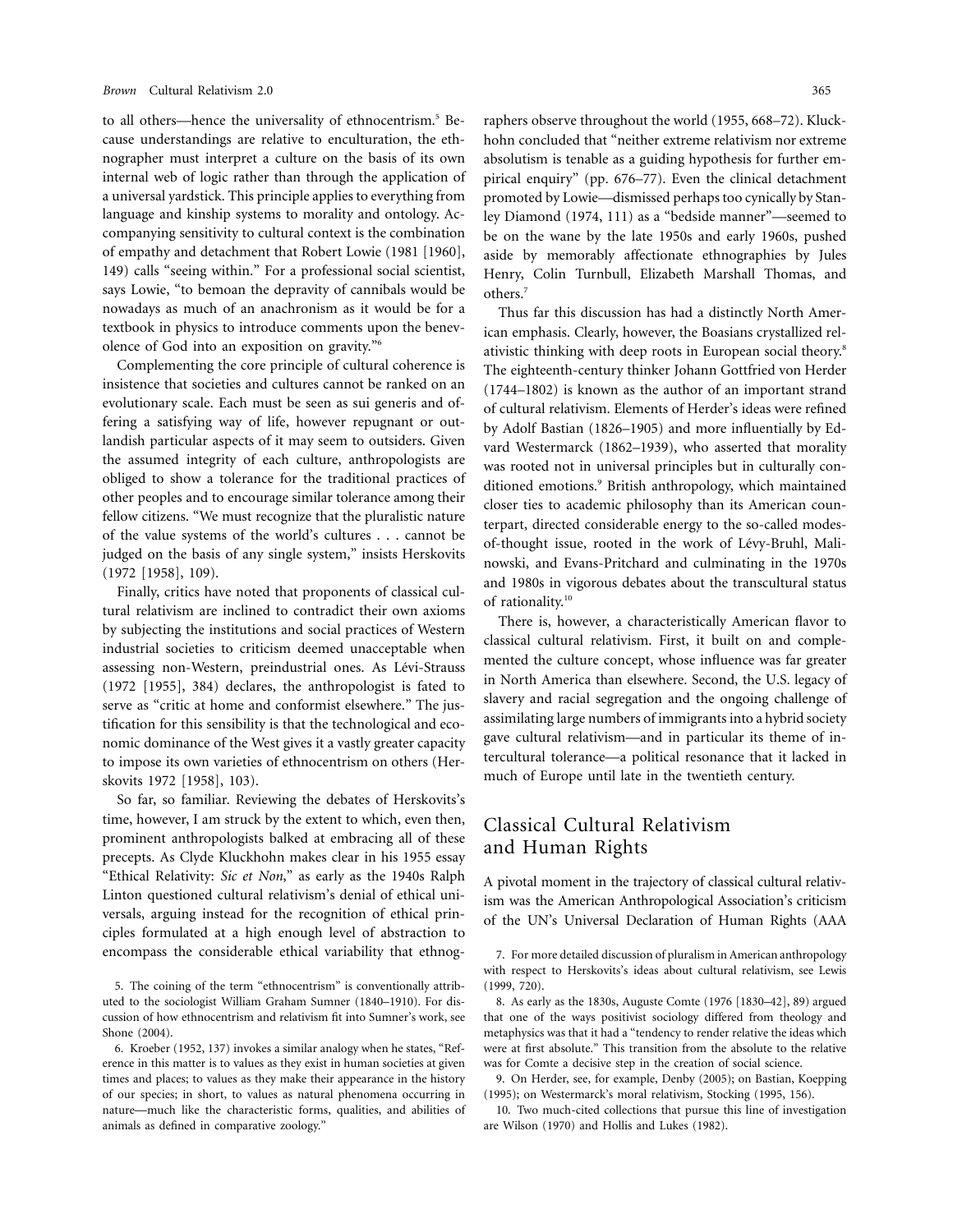1947).<sup>11</sup> Today critics call the AAA's resistance to the Universal Declaration embarrassing or even shameful. Mark Goodale (2006, 25) states that the impact of the discipline's response to the Universal Declaration was that anthropology became "synonymous with cultural relativism, and cultural relativism became synonymous with the categorical rejection of universal human rights." Nevertheless, Goodale and other careful observers note that some concerns expressed by the Universal Declaration's opponents in anthropology were legitimate and needed to be aired publicly. The most significant was the document's privileging of individual rights over those of groups ("cultures"). Whether the AAA's response to the Universal Declaration was tactically sound is a question I leave to historians, but it can reasonably be seen as having contributed to the gradual shift in human-rights discourse from domination by Western legal experts to broad-based discussion that includes thinkers from developing countries in general and indigenous peoples in particular (Merry 2001, 34–39).

The standing of cultural relativism in public debates about human rights was further eroded when human-rights violators themselves began to appropriate its logic to defend their questionable policies and practices (Messer 1993, 240–41). Glendon (2001, 222) notes that during deliberations related to the adoption of the Universal Declaration, "Saudi Arabia made the isolated claim that freedom to marry and to change one's religion were Western ideas ill suited for universal application," a position that garnered little support at the time. More recent appeals to the notion of "Asian values" have been equally unsuccessful in slowing the shift toward universalized views of human rights. The attenuation of classical cultural relativism and its replacement by a more modulated strain makes this rhetorical gambit harder to sustain.

Today anthropologists are significant actors in global human-rights debates, whether they contribute as ethnographers, policy makers, or political activists. When reviewing factors that contributed to the discipline's move from wary mistrust to active endorsement of global human rights, it would be hard to overstate the impact of feminist scholarship. One has only to revisit Gayle Rubin's essay "The Traffic in Women" (1975) to be reminded how decisively early practitioners of feminist anthropology blew apart the normative vision of culture that prevailed in the work of Herskovits, Kroeber, Benedict, and other Boasians. Rather than being seen as morally homogeneous wholes, societies (even small-scale "tribal" ones) were reimagined as sites of contestation in which men and women often found themselves locked in conflicts over gendered interests and gender-based inequality. This, in turn, led to increased sensitivity to the rights of minorities within larger social units.

The rapid globalization of the women's movement has prompted debates that echo earlier discussions about whether the concept of human rights is inherently ethnocentric. Should the rights of women be cast in individualistic terms such as a right to formal education, a right to choose marital partners, a right to protection from domestic violence, and the like, or are there group-based cultural rights that benefit women particularly and therefore warrant equal attention? Such questions continue to be debated vigorously today.<sup>12</sup> In these discussions anthropology has had a dual role that reflects the legacy of the 1940s debate over the Universal Declaration. On one hand, anthropologists are well represented among those calling attention to the suffering experienced by women as a result of patriarchal customs as well as the destructive impact of neocolonialist policies. On the other, anthropologists stand ready to question simplistic moralizing that invokes the rhetoric of universal human rights. The latter kind of intervention is exemplified by Lila Abu-Lughod's cautionary essay on Muslim women (2002), which challenges illconsidered assumptions about the oppressed status of women in the Muslim world. Abu-Lughod asks her readers to be "respectful of other paths toward social change that might give women better lives" (p. 788), paths that may have Islamic variations difficult for non-Muslims to envision. A more controversial example is Richard Shweder's (2003) critique of the global movement against female genital mutilation. Emulating the double-negative logic of Geertz's (2000) "anti anti-relativism," Shweder does not defend female circumcision; he simply argues against an "imperial liberalism" that campaigns against it by marshaling questionable facts and excluding the voices of those who hold different views.<sup>13</sup> Even those unconvinced by Shweder's argument must acknowledge that his call for open dialogue and scrupulous attention to evidence should be taken seriously, especially when seen against a backdrop of the West's previous efforts to impose its moral vision—too often colored by economic and political self-interest—in Africa and elsewhere.

Where human rights are concerned, then, anthropology has moved a great distance from the positions it enunciated in the late 1940s. As an occupational community, anthropologists have taken a strong stand in support of global efforts to protect basic rights on both the individual and the communal level. What remains is a downsized relativism that constrains the facile invocation of human rights to justify external intervention (Dembour 2001) and, more broadly, helps to counterbalance the civilization-versus-barbarism rhetoric that has been granted a new lease on life by recent terrorist attacks in North America and Europe.

Many have noted that support for human rights and humanitarian interventions is difficult to square with the broad tolerance advocated by proponents of classical cultural relativism. Alison Dundes Renteln (1988) argues that tolerance

<sup>11.</sup> Many recent works consider the debate within anthropology about the Declaration of Human Rights, including Messer (1993), Engle (2001), and Glendon (2001).

<sup>12.</sup> For an informative discussion of this issue, with particular attention to the status of women and minorities, see Nagengast (1997).

<sup>13.</sup> For recent essays arguing against claims of moral (or liberal) imperialism, see Stoll (2006) and R. Wilson (2006).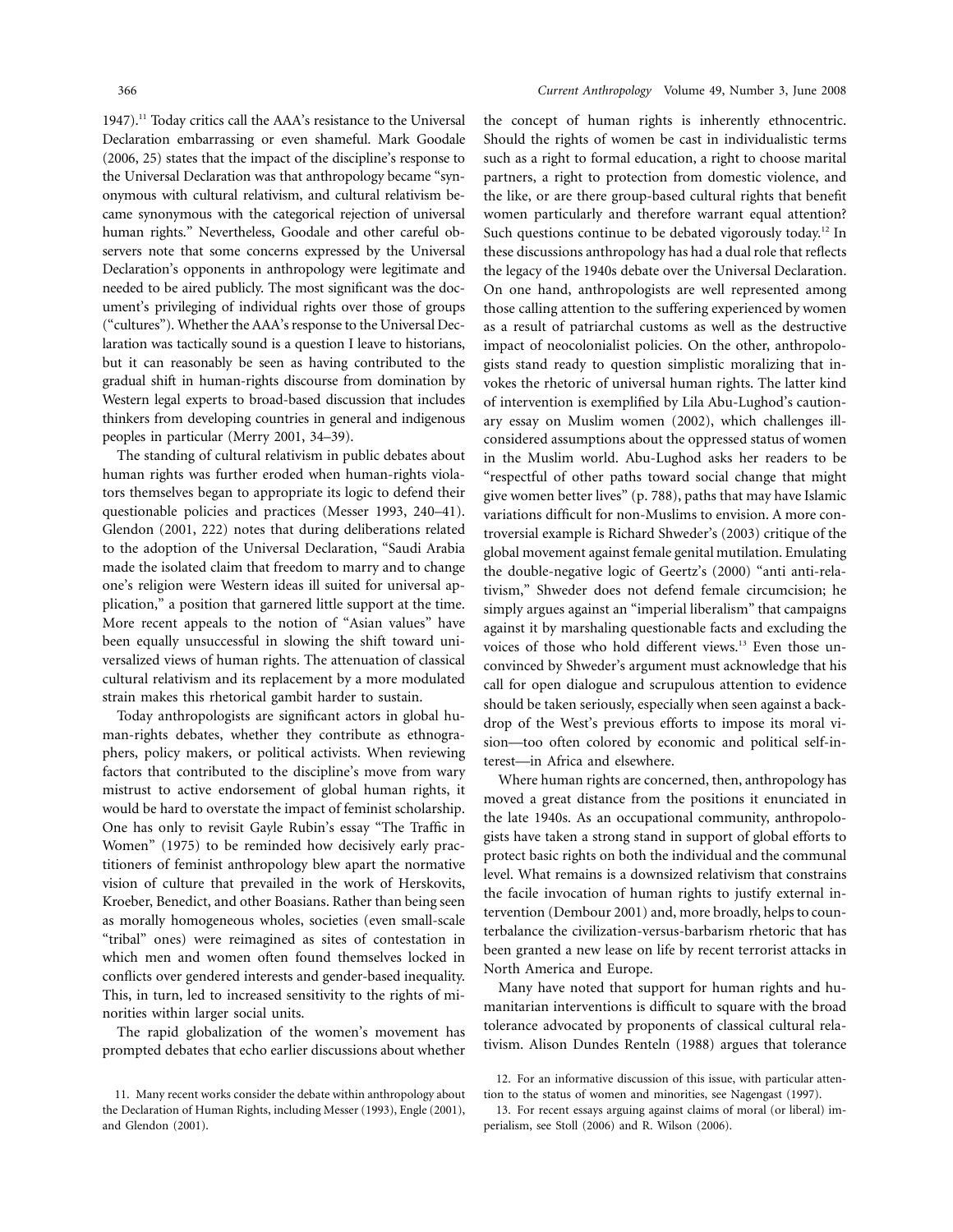has no necessary connection to relativism, even if the two are closely linked in the work of Herskovits and others. A recent critique of liberal tolerance by the political theorist Wendy Brown (2006, 7) goes beyond this to identify what she sees as the pernicious implications of tolerance talk, which among other things may serve "not only to anoint Western superiority but also to legitimate Western cultural and political imperialism."<sup>14</sup>

A full consideration of tolerance and its political implications is beyond the scope of my analysis. It should be clear, however, that tolerance is easier to advocate when the stakes are low than when cultural differences seriously threaten powerful interests, a point made long ago by Diamond (1974, 109) when he remarked that the relativism of the 1970s was "in accord with the spirit of the time, a perspective congenial in an imperial civilization convinced of its power." Today our no less imperial civilization seems uncertain about the degree of difference that can be accommodated within its own borders or in the global markets central to its continued prosperity. This insecurity guarantees that the scope and limits of tolerance will remain a vexing issue.

# Unpacking Cultural Relativism's Component Parts

Relativistic thinking has a viral tendency to spread beyond its zone of legitimate usefulness. In the face of mounting evidence that the implacable logic of relativism was deployed too liberally by the Boasians, many scholars have tried to distinguish among cultural relativism's component parts with the goal of demonstrating that some have more merit than others.<sup>15</sup> The number of subvarieties of relativism that have been posited in these analyses is dizzying. One philosophical work lists 20 kinds of relativism in its index, including conceptual relativism, historical relativism, objective relativism, ontological relativism, relativistic metaethics, and vulgar relativism (Meiland and Krausz 1982, 259). In general, however, the most important elements of classical cultural relativism fall into three broad categories: methodological relativism, cognitive or epistemological relativism, and ethical or moral relativism.

Few philosophers and even fewer social scientists object to methodological ("descriptive") relativism, the practice of suspending judgment until a belief or practice can be understood within its total context. The most resolute antirelativists, however, insist that methodological relativism is not relativism at all: for Jarvie (1993, 540) it is "contextualism," whereas Tilley (2000, 520–21) prefers to call it "situationism." Ironically, supporters of methodological relativism rarely note that it is the expression of relativism infused with the greatest professional self-interest. Fieldwork would be impossible to accomplish if anthropologists felt free to voice dismay whenever confronted by practices that struck them as illogical or repugnant. As outsiders and guests, we suspend overt judgment out of respect for our hosts and, it must be said, to be allowed to complete our research. Regardless of its ethical complexities, methodological relativism is likely to remain an uncontested feature of anthropological practice, just as variations on it have been incorporated into professions such as psychology, medicine, and law.

Cognitive relativism holds that members of different societies live in different and incommensurable knowledge worlds. Encompassed by this general principle are two interrelated subthemes, one claiming that societies may exhibit ways of thinking that are radically different from our own, the other challenging the assumption that positivism and the scientific method have transcultural validity. Both have taken a beating on empirical grounds over the past three decades. The work of cognitive scientists has shown that many features of human cognition are universal, presumably because they are based on a shared neural architecture even though the expression of that architecture is significantly inflected by cultural forces. In one of his several critiques of relativism, Ernest Gellner (1985, 86; see also Spiro 1986, 265–69) observes that "no anthropologist, to my knowledge, has come back from a field trip with the following report: *their* concepts are *so* alien that it is impossible to describe their land tenure, their kinship system, their ritual." Elsewhere Gellner (1992, 58–60) argues that the relentless spread of science and technology throughout the world is the strongest evidence of positivism's transcultural validity. Key elements of science may have arisen in the West, but its logic is available to members of all societies and is generally recognized by them as superior (materially, if not morally) when they become fully conversant with it.

From a more distanced vantage, the persistence of cognitive relativism in the face of so much contrary evidence illustrates a figure/ground dilemma characteristic of the relativism debate. It is conventionally held that perfect translation from one culture to another is impossible or at least so compromised by issues of relative power that we should regard it with skepticism.16 Yet, as Gellner observes, by dint of hard work we can approximate such perfection or at least come close enough to achieve a high level of mutual understanding. One would expect that on an increasingly interconnected planet claims of radical cultural difference would be ever harder to sustain. But there is little evidence that such claims are declining in frequency, and some scholars hold that "radical worlds" (Povinelli 2001, 320) continue to proliferate de-

<sup>14.</sup> Coming from a different theoretical milieu from Wendy Brown's, MacIntyre (2000, 153) insists that "[tolerance] is not in itself a virtue and too inclusive a toleration is a vice."

<sup>15.</sup> Representative discussions of major categories of relativism can be found in Hatch (1983) and Spiro (1986).

<sup>16.</sup> Clifford and Marcus's *Writing Culture* (1986) is arguably the most influential meditation on the political dilemmas of intercultural translation. Of particular relevance is a chapter by Talal Asad (1986, 164) that dissects Gellner's optimistic claims of translatability and concludes that "the anthropological enterprise of cultural translation may be vitiated by the fact that there are asymmetrical tendencies and pressures in the languages of dominated and dominant societies."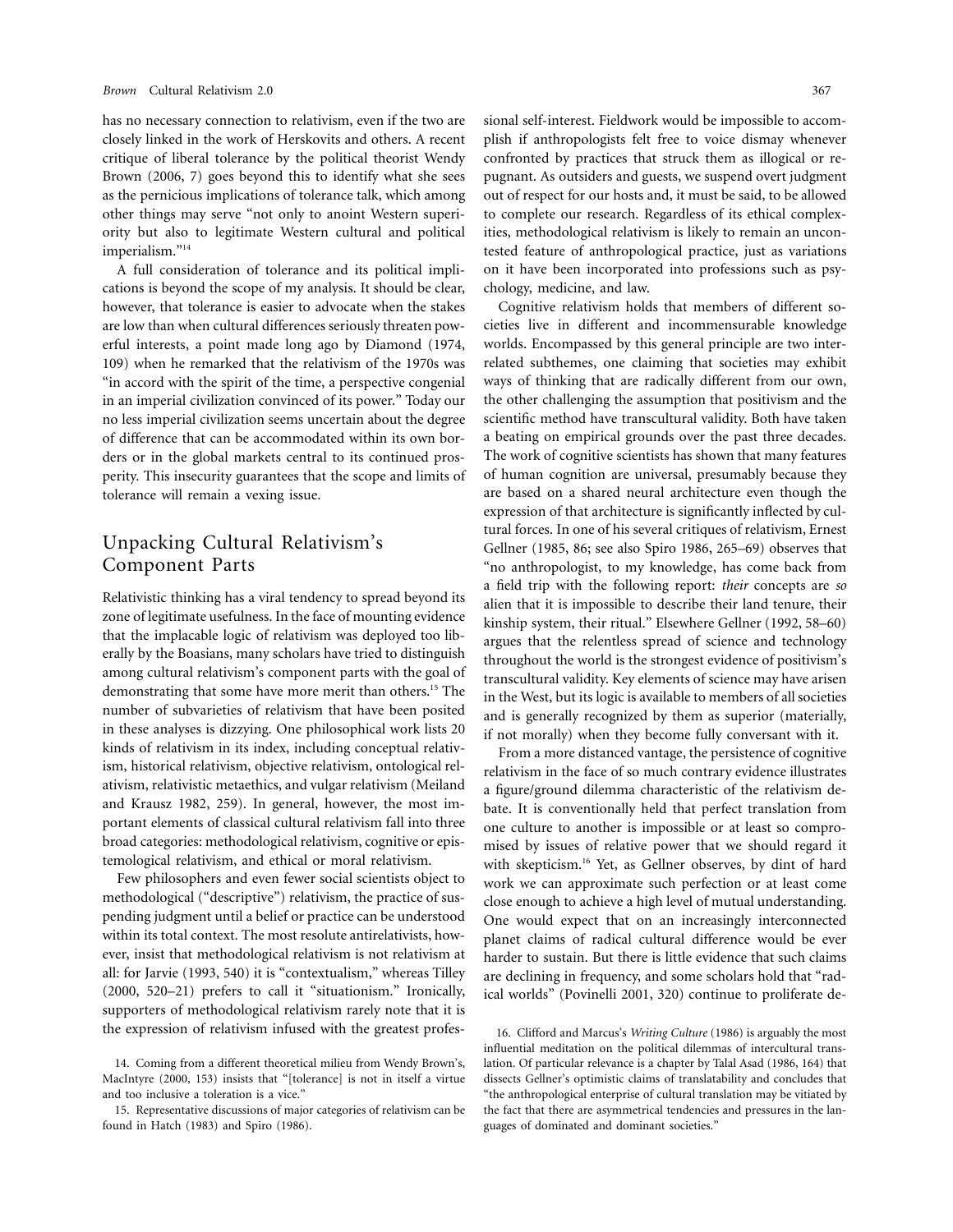spite the myriad forces pushing humanity toward greater cultural similarity. It is difficult to resist the conclusion that this is primarily a political rather than an ontological process and a thoroughly modern one at that. Purveyors of strategic otherness are resisting the efforts of outsiders to translate their values and sentiments, an act of commensuration inseparable from power relations (Harrison 2003). In this context, radical alterity is a rhetorical tactic that says, in effect, "We are ultimately unknowable, at least by you"—the rejoinder to which is "If you are so impossible to understand, why should we talk at all?" It is hard to see how strong claims of cognitive incommensurability can be justified in the face of evidence that countless human beings cross formidable cultural barriers on a daily basis.<sup>17</sup>

Nevertheless, to deny the absoluteness of differences between groups is not to declare that we are all the same. Radical sameness is just as implausible as radical difference. With refreshing common sense, the philosopher Amélie Oksenberg Rorty (1989, 418) observes that when relativists and antirelativists debate, they tend to traffic in exaggerations, "with relativists denying the possibility of cross-cultural understanding and their opponents denying the possibility of systematic untranslatability." Under these circumstances, she notes, their views are at the same time irreconcilable and "wildly implausible." The challenge of the anthropologist is to cultivate a suppleness of mind that facilitates navigation through the ample terrain lying between these two equally untenable extremes.

If cognitive relativism pits one anthropologist against another, moral or ethical relativism—the insistence that each people's values are sui generis and self-validating, requiring that outsiders assess them by that group's own standard rather than by a universal one—would seem to pit anthropologists against everyone else. It would be a herculean task to inventory the books and essays in which an author glibly claims that anthropologists will defend any practice because it has been deemed customary by some community or subculture. It proves surprisingly hard to find one of these anthropologists, however. Instead, sentiment in the discipline seems closer to that expressed in Richard Shweder's pithy maxim "What is moral is not anything, but it is more than one thing" (1990, 217).

Arrayed against ethical relativism is a range of alternative positions. One is unapologetically absolutist and anti-Enlightenment ("Universal moral rules come from God and are laid down in Holy Book X"). As such, it may be the subject of anthropological research but not a logic with which anthro-

pology can engage directly.<sup>18</sup> A more sophisticated universalist position insists that the psychic unity of mankind implies a shared morality, a set of natural-law principles found everywhere, although they may be unevenly applied and imperfectly understood in specific societies. The moral principles offered by universalists tend to be sufficiently abstract that they flirt with triviality, as in "Societies everywhere hold that human life is sacred and cannot be taken without justification."19 A statement such as this is not exactly wrong, but it is not particularly useful either, given the range of circumstances that qualify as justification in diverse cultural settings. A context-sensitive application of natural law would require heroic feats of casuistry to encompass the varied circumstances of humankind. The result, I suspect, would begin to look a lot like—relativism.

Lest the latter comment be dismissed as too flippant, let me offer an example: People in many societies believe that sorcery is a real phenomenon and that sorcerers blamed for the deaths of their alleged victims are murderers, plain and simple. If we attempt to apply the natural-law principle "It is immoral to take an innocent human life" to such cases, we face a maze of contingent moral complexities. Prior to the imposition of state power in remote regions, communities had no police force or judiciary that could permit an alleged sorcery murder to be adjudicated and some alternative to capital punishment imposed. Families were left to their own devices, with no monopoly on the use of force. The presence of an active sorcerer in the community was perceived by some as an ongoing threat, since the sorcerer could easily kill again. Not only were family members of a sorcery victim under powerful moral pressure to settle accounts with the alleged killer but also they felt obliged to protect their surviving kin from new magical assaults. Under such circumstances, a reluctance to act was regarded as a moral failure as unforgivable as the negligence of, say, American parents who allow their children regular contact with a known pedophile.

To the best of my knowledge, few anthropologists accept the literal truth of magical assault. Whatever truth inheres in sorcery beliefs lies at another level—the social and political,

<sup>17.</sup> Henrietta Moore (2005, 54) puts the question more tactfully when she asks, "If truths are actually incommensurable then what is the purpose of cross-cultural understanding and comparison?" Likewise, Kwame Anthony Appiah (2006, 31) asks, "And without a shared world, what is there to discuss?"

<sup>18.</sup> Fundamentalists consistently reject cultural relativism for its allegedly nihilistic assumptions, calling to mind the declaration of Terry Eagleton (2003, 214) that "fundamentalism is fearful of nihilism, having failed to notice that nihilism is simply the mirror-image of its own absolutism."

<sup>19.</sup> The latter approach can be sampled in a work by the political scientist Hadley Arkes in a chapter entitled "The Fallacies of Cultural Relativism; or, Abbott and Costello Meet the Anthropologist." Arkes declares: "The truth . . . is that in all these societies, distant as they have been in time and space, there has ever been but *one* set of moral premises, *one* understanding of the logic of morals." He continues (pp. 154–55): "If these societies have not been in agreement, I have suggested that the causes are to be found in matters far less portentous than a difference in moral premises. The disagreements can be attributed, without pretension, to faulty or incomplete reasoning from right premises, or to an insufficiently cultivated sense of the canons and requirements of moral reasoning."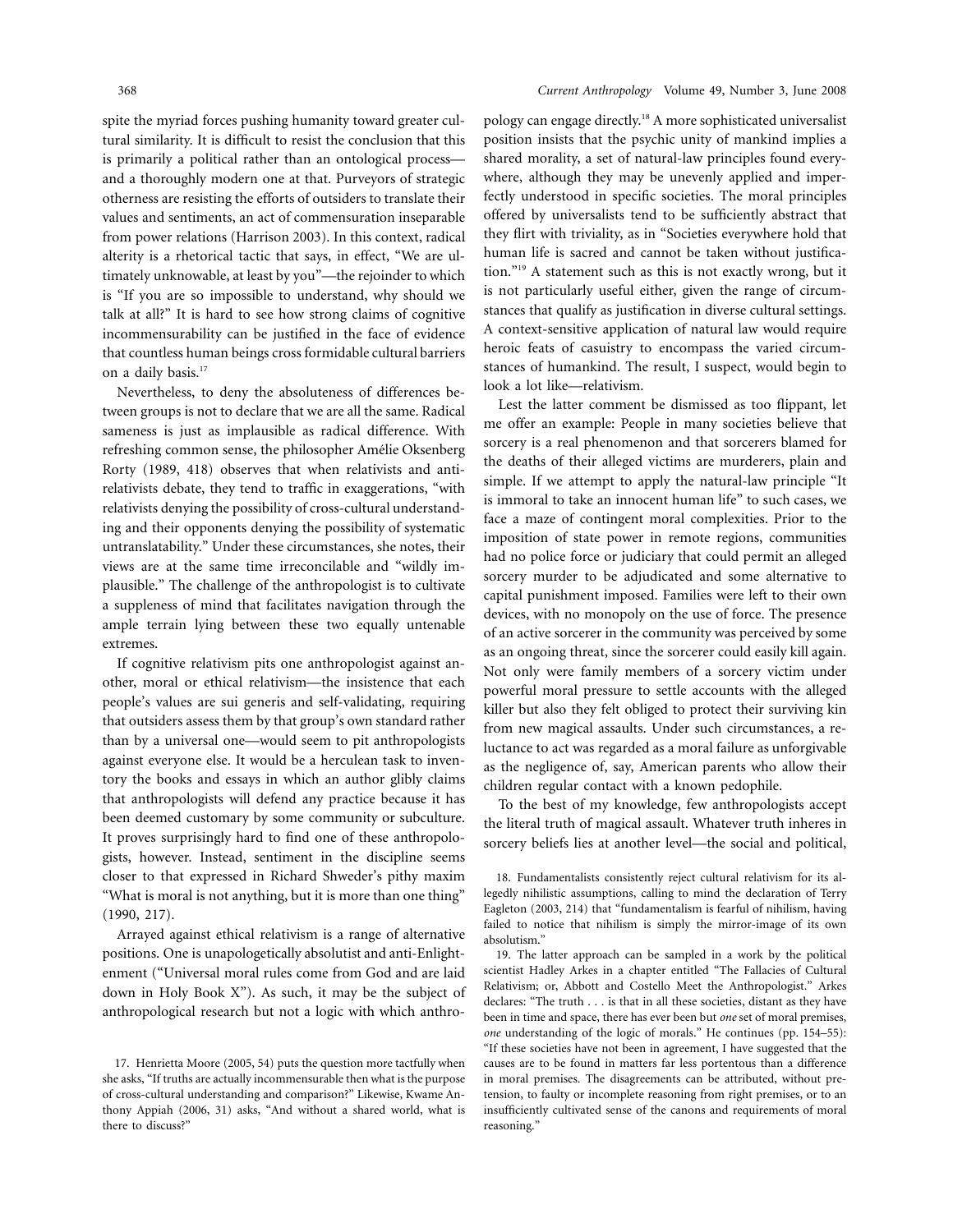perhaps—or in views about the covert powers of this or that category of people.<sup>20</sup> Killings based on a fundamentally erroneous belief are regarded as a human tragedy of major proportions. On those grounds, I expect that few anthropologists would protest if governments vigorously suppressed sorcery accusations and killings provided that such intervention were undertaken evenhandedly and with sensitivity to local conditions—admittedly, a tall order.

A fair-minded proponent of natural-law morality would be obliged to note that, as disturbing as sorcery killings may be, they are driven primarily by a mistaken understanding of the world rather than by unvarnished moral depravity. Once one accepts the reality of sorcery, the execution of sorcerers can be justified by reference to such natural-law axioms as the right of self-defense, loyalty to kin, and the obligation to defend one's dependents. Moreover, in the absence of any overarching authority structure that can restore order and weigh competing claims, sorcery-related violence is notoriously difficult to control once unleashed. Unless the version of natural law being applied is one that opposes killing under all circumstances, including self-defense, it is hard to see how our advocate of natural law would find sorcery killing morally equivalent to garden-variety homicide in the industrial West. It is murder, it is deplorable, and it should be discouraged whenever possible, but its distinct moral valence is defined by a particular cultural context that has to be reckoned with. That brings the natural-law account reasonably close to the variety of ethical relativism that prevails in anthropology today.

So far I have emphasized the case against ethical universals. Yet if anthropologists support the idea of universal human rights, we must subscribe to *some* principles close to this level of generality—ideas, say, about fundamental fairness, equality, compassion, and shared responsibility. As Todorov (2000, 138) points out, if humanity did not share basic ethical concepts, we would be incapable of recognizing the moral content of religious teachings from other places and times. The scarcity of anthropological attempts to formulate these principles in an explicit way says a great deal about the paralyzing effect of classical cultural relativism long after it has ceased to be a coherent doctrine or theory.<sup>21</sup> An exception to such timidity is the final chapter of Elvin Hatch's history of anthropological relativism. After concluding that classical cultural relativism is no longer defensible, Hatch (1983, 133–44) offers a set of standards by which the morality of other cultures can be judged. The most important of these is the "humanistic principle," based on the idea that successful institutions promote human well-being as measured by such indices as fairness toward others, the absence of physical coercion, and so forth. Hatch clearly seeks a functional model of morality rather than one based on natural law, his hope being that this will produce reasonably objective metrics that can be applied crossculturally.

Hatch draws the line at attempting to make summary judgments about whether one society is more successful than another with respect to the promotion of human well-being: "The ledger sheets on which we tote up the pluses and minuses for each culture are so complex that summary calculations of overall moral standing are nearly meaningless" (1983, 139). To return to our sorcery example, we might be tempted to bask in our moral superiority as members of a society in which reason has largely triumphed over belief in witchcraft. And yet, as Michel de Montaigne (2004) famously observed four centuries ago in "Of Cannibals," "We may then call these people barbarous, in respect to the rules of reason: but not in respect to ourselves, who in all sorts of barbarity exceed them." Our own barbarity manifests itself in extremes of inequality and social alienation that continue to shock members of many indigenous societies.

Robert Edgerton (1992) reframes the project of distinguishing better from worse societies by attempting to identify exemplars of "sick societies." His goal is to debunk classical cultural relativism's claim that all societies are equally successful and, more specifically, the common belief that tribal peoples are happier and healthier than their counterparts in industrial societies. While Edgerton has no problem identifying instances in which cultures have gone awry, he shares Hatch's reluctance to rank societies with respect to well-being or adaptive success. Instead, he argues for additional research on shared human "needs and predispositions" that can be used to "distinguish what is harmful for human beings from what is beneficial to them" (p. 208).

If strong versions of ethical relativism are untenable or at least highly questionable and natural-law principles of morality have only limited utility, with what are we left? One promising approach, which reflects global changes since the time of Herskovits, might be called *dialogical morality*. This approach rejects the cultures-as-discrete-worlds model of classical relativism in favor of one that envisions societies as part of an expansive moral community. "We have become moral contemporaries, caught in a net of interdependence," writes the philosopher Seyla Benhabib (1995, 250), "and our contemporaneous actions will also have tremendous uncontemporaneous consequences." This circumstance creates what she labels a "community of interdependence," which in turn obliges us "to translate the community of interdependence into a community of conversation across cultures." Benhabib's position invokes both Kant and Rawls but avoids the temptation to impose first-principles morality by fiat, arguing instead that robust regimes of fairness can emerge only after a democratic dialogue that invests them with legitimacy. An emphasis on interdependence highlights the complex moral

<sup>20.</sup> The question of where the truths of sorcery should be seen to lie is far knottier than I can deal with here. For a subtle, epistemologically nuanced attempt to do justice to these questions, see West (2007). The ethical dilemmas faced by ethnographers when confronted by socially destructive witchcraft accusations are vividly depicted in Wesch (2007).

<sup>21.</sup> A much-cited example of a highly formalized attempt to define such concepts as fairness, equality, social responsibility, and the contours of a well-ordered society is Rawls's *A Theory of Justice* (1971).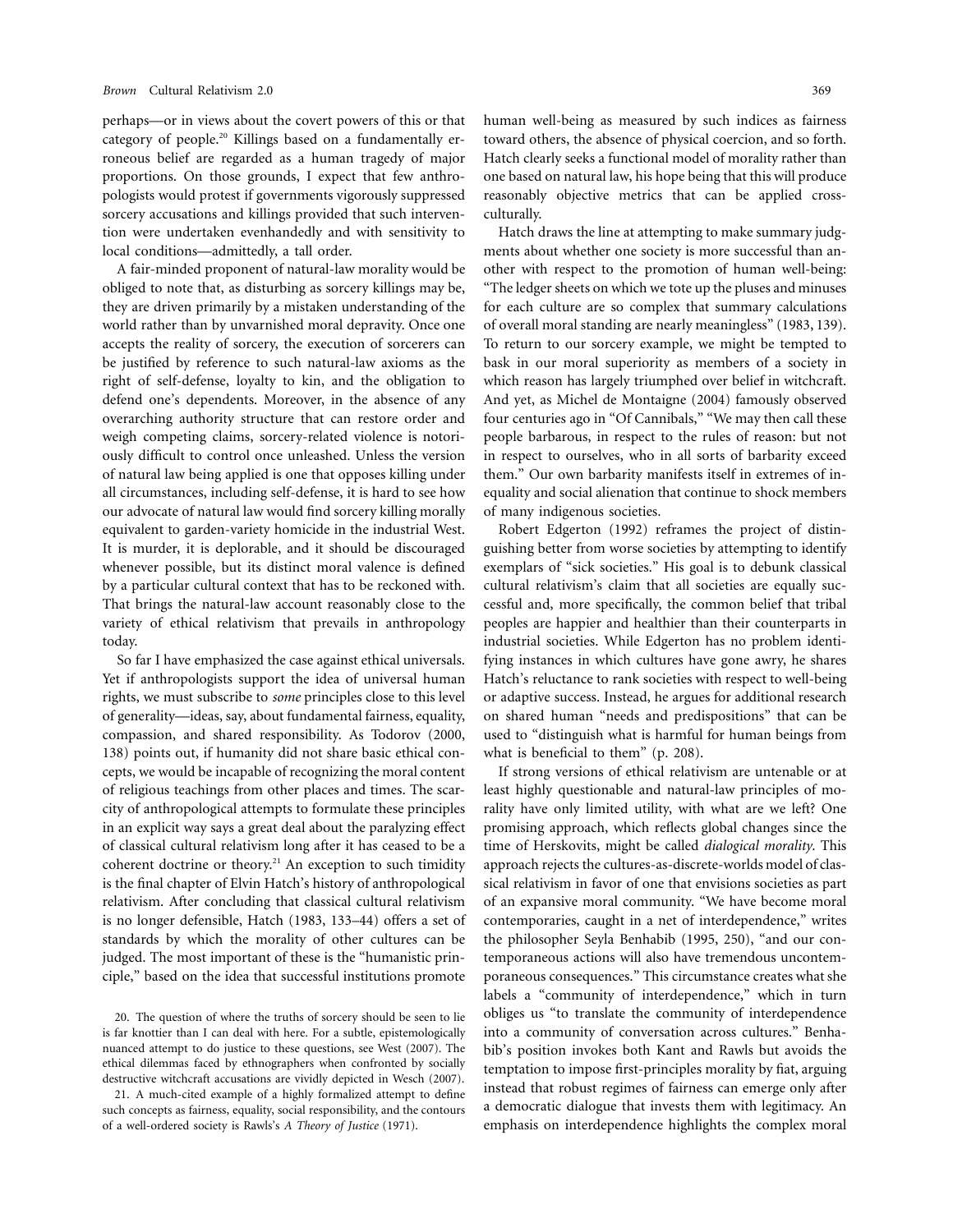links between apparently distant places. Such links include but are by no means limited to the distorting effect that colonial relations have had on the values and practices of subordinate communities.

The dialogical approach admittedly raises difficult questions. Imagining morality as a yet-to-be-defined set of principles emerging from global consensus leaves a great deal unsettled—too much, perhaps. Globalization (and the technological progress with which it is intertwined) may offer new opportunities for the forging of moral links between communities, but it also generates new ethical challenges as fast as older ones can be dealt with. The injustices associated with the global traffic in human organs suitable for transplantation come immediately to mind, but it is easy to think of others. More insidious is the tendency for the scale and complexity of modern institutions to hide ethically flawed policies from public view. On balance, however, it strikes me as a potentially productive avenue for rethinking transcultural morality after so many of cultural relativism's axioms have proven unsustainable. Dialogical morality is consistent with the "relationalism" identified by Mark Taylor (2007), a scholar of religion, as a key element in an emerging, globally networked moral order that duels with absolutes rooted in exhausted dichotomies: God and Satan, right and wrong, individual and group, cooperation and competition. Taylor is convinced that absolutes must be replaced by "creative co-dependence" and fluid decision making that embrace the relatedness of everything and promote an "ethic of life."

Dialogical morality makes little sense without an underlying conviction that humanity as a whole is moving toward greater equality, compassion, and justice (Ignatieff 2001, 3–5). Anthropologists have long wrestled with the question of whether moral progress is evident in cultural evolution (see, e.g., Hatch 1983, 106–26), and it is fair to say that we remain more skeptical than other occupational groups about the moral virtues of life in large-scale, hierarchically organized societies. That said, the involvement of so many anthropologists in human-rights work suggests an implicit belief that moral progress is a possibility worth striving for.

A commonly noted logical contradiction inherent in both cognitive and ethical relativism can be framed as a question: If members of all societies are ethnocentric by definition, isn't cultural relativism itself just another form of ethnocentrism? Should we care that relativism is a sensibility more often associated with "rootless cosmopolitanism" (Denby 2005, 62) than with the place-based communities whose cultures it claims to defend?

Such questions underscore one of classical cultural relativism's persistent ironies—that it validates the integrity of particular cultures while establishing, however tacitly, the superiority of the relativist's universalizing mission. The implications of this discursive legerdemain have engaged poststructuralist scholarship for decades in a debate that generates

more heat than light.<sup>22</sup> But perhaps it is a less egregious contradiction than it appears. The claim that cultural relativism is a *scientific* doctrine has receded into anthropology's past, and with it some of the concept's presumed institutional legitimacy.23 Today, in fact, it is more likely to be portrayed as antiscientific. Equally doubtful is the notion that cultural relativism is a unique product of Western intellectual history. Its canonization by the Boasians may have broken new ground, but some facets of cultural relativism date back to Herodotus, and it is not hard to find expressions of folk relativity in ethnographic accounts from Asia, Africa, South America—nearly anywhere, in fact, that different societies have rubbed elbows amicably for long stretches of time. One could probably make a case that ideas about the relativity of cultures are almost as widely distributed as ethnocentrism, although on balance they tend to be more muted and deployed less consistently.

### Nature, Culture, and Universals

Edgerton's call for attention to human universals, alluded to earlier, leads to another major complaint about cultural relativism: that by explaining human thought and behavior exclusively with reference to particular cultures it has marginalized the study of human nature in the broadest sense. This theme is developed at length by Donald E. Brown (1991), whose brief for universals advances several points. First, although classical cultural relativism asserts the inherent plasticity of human values and practices, comparative research has shown that this plasticity has definite limits. An understanding of these limits helps to frame research on cultural difference. Second, recognition of panhuman tendencies or predispositions clarifies situations in which such behavioral default settings are reshaped by culture. Brown, along with others who advocate the study of human nature, insists that efforts to understand and improve human institutions will never succeed until they reckon with innate drives or psychological forces that influence behavior. The problem, of course, is that because cultural relativism is primarily directed to *differences*, it tends to undervalue universals, which are treated as constants and therefore of limited utility in the interpretation of behavior in specific settings.

The search for these innate drives or shared behavioral dispositions seems to have been largely abandoned by anthropologists, leaving the field open to scholars from other disciplines. Their work has produced a wave of books—many

23. The obvious exception to this statement is methodological relativism, which continues to hold sway in anthropology and other social sciences.

<sup>22.</sup> For discussion, see Webster (1995) and, in a more general way, the observations of Latour (2004) on the excesses of contemporary critical theory. Strang (2006) argues that the distinction between indigenous and anthropological knowledges has been exaggerated. Anthropologists and their subjects, she argues, have long been engaged in a dialogical process that in her view is heading toward a common synthesis.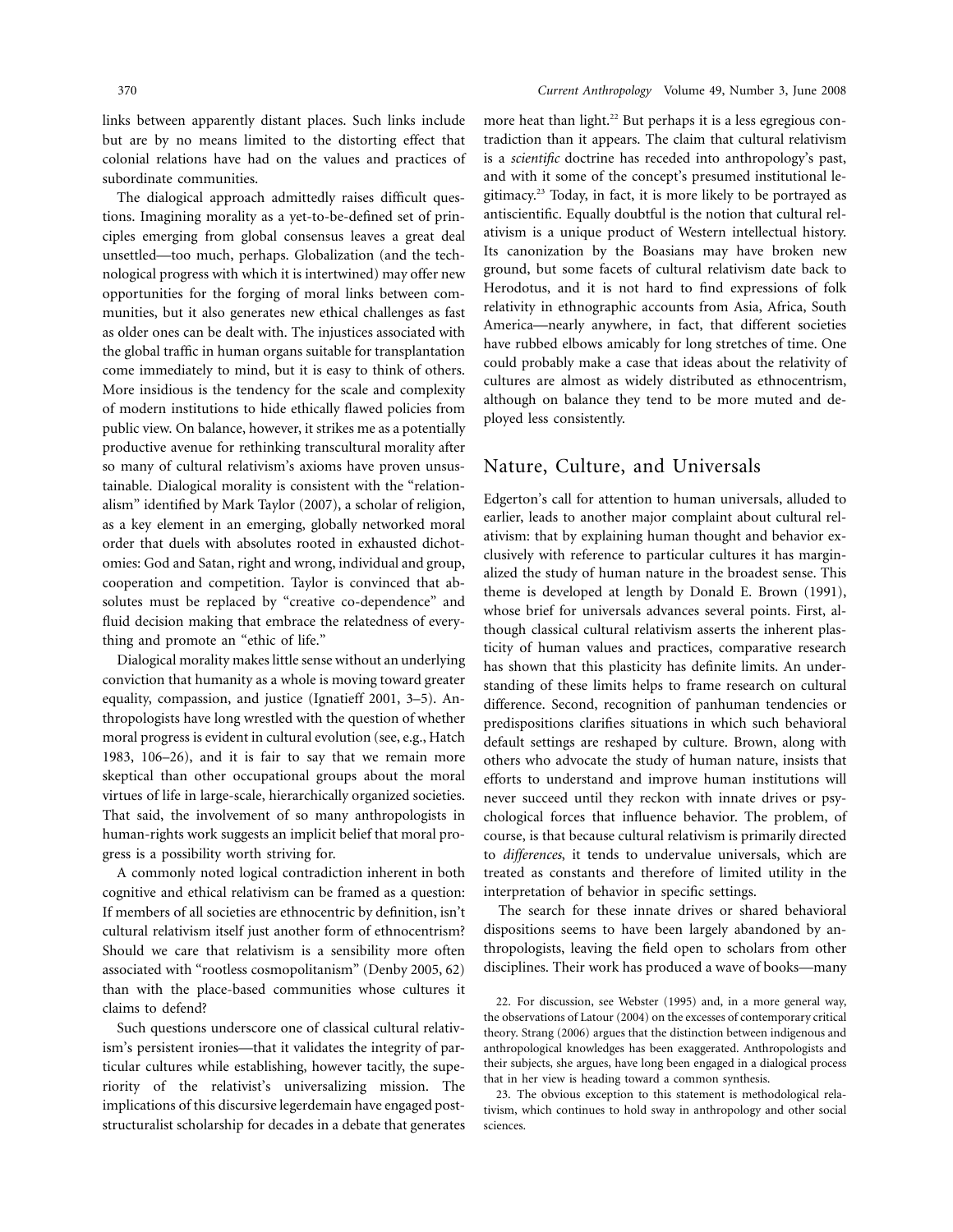with the words "morality," "brain," and "evolution" in their titles—declaring that cultural relativism has been rendered obsolete by research in cognitive science, sociobiology, or evolutionary psychology claiming to demonstrate that moral thinking is a hard-wired legacy of our primate heritage. This makes it a natural rather than a cultural aspect of human behavior, explainable in terms of its survival value (see, e.g., Hauser 2006 and Joyce 2006).

The notion that morality is in our genes and activated by specific parts of our brain—thus qualifying as a "universal moral grammar" (Hauser 2006, xvii) or as "a gadget, like stereo vision or intuitions about number" (Pinker 2002, 270)—excites book reviewers, who can be relied upon to hail it as revolutionary. However exalted these claims, though, they prove to be of limited utility when trying to make sense of everyday moral practice in a given milieu. If we all have the same moral or ethical substrate, why do values differ so much between human groups? Must we conclude that some moral principles are genuine because they are encoded in our genes, while others are spurious because they have arisen within specific cultural systems?

I do not doubt that evolutionary psychology attracts its share of sober-minded scholars committed to substantiating their theories with evidence that meets accepted scientific standards. Nevertheless, the field seems afflicted, as was sociobiology before it, by a swaggering triumphalism designed as much to provoke as to illuminate. Anthropologists have responded to this challenge in many venues, offering withering critiques of evolutionary psychology that focus on its limited and highly selective use of evidence, its sanctification of psychological mechanisms whose existence is inferred but unproven, and the troubling correspondence between its universalizing theories and the principles underlying modern capitalism.24 These are typically framed by declarations that anthropology does not, in principle, reject empirically grounded attempts to generalize about human social behavior. Yet there is something disingenuous about this claim given our field's intensifying commitment to particularism and its retreat from comparison (Yengoyan 2006). We have, as Maurice Bloch (2005) observes, largely abandoned the territory now claimed by evolutionary psychology and are therefore ill-equipped to offer anything more substantive than critique. This is unfortunate, because nuanced, nonreductionist evolutionary approaches (see, e.g., Bloch and Sperber 2002; Richerson and Boyd 2005) ask important questions that warrant wider attention in our discipline and beyond.

To offer a convincing vision of the human condition, we must be able to strike a judicious balance between elements common to most cultural systems and those that make each group distinctive.<sup>25</sup> Anthropology's reluctance to do this contributes to the much-lamented disappearance of anthropologists from among the ranks of public intellectuals. Consistent with our long-standing role as "merchants of astonishment," (Geertz 2000, 64), we can be relied upon to defend the identity claims of particular communities or subcultures. Yet when asked to articulate a vision of how multiple distinct identities and value systems can be knit together into a viable national society, we are typically reduced to trafficking in bland platitudes about the virtues of tolerance. Debate about the range of behavioral diversity that can be accommodated within a liberal state has largely been ceded to political scientists and legal scholars, just as we have left discussion about human nature to evolutionary psychologists. If anthropologists wish to contribute effectively to public debates on these issues, we will have to recover from our disciplinary ancestors a double vision that attends simultaneously to the values of specific societies and those of the large-scale political and moral communities in which they are embedded.

### Conclusions: Relativism within Reason

Classical cultural relativism, an all-encompassing doctrine that embraces methodological, cognitive, and ethical components, has been debated by scholars for more than a halfcentury. Today's consensus is that, as originally conceived, cultural relativism has significant flaws. It tends to exaggerate the internal coherence of individual cultures. It overstates differences between societies and underestimates the possibility of transcending these differences. Its totalizing quality invites moral minimalism and fosters hostility to comparative analysis. The logic of relativism is so inherently powerful that when used indiscriminately it can subvert almost any argument.

If these shortcomings were all that cultural relativism had to offer, I would argue for its immediate abandonment. Yet there is much to be said for the clarity and conciseness of classical cultural relativism's claim that cultures constitute distinct life-worlds, as long as it is not taken too literally. Innumerable ethnographers report decisive moments in their fieldwork when they suddenly encounter beliefs and behaviors lying beyond the pale of immediate comprehension. These might be expressed in the avidity with which one's hosts consume a local delicacy that by the visitor's standard is repulsive beyond measure, in lives tragically undone by violation of taboos or rules of decorum that to an outsider appear trivial, or in the dawning recognition that the people among whom one is living experience the landscape around them in

<sup>24.</sup> A recent example is McKinnon and Silverman (2005), which offers more than a dozen essays that challenge various universalizing claims largely coming from evolutionary psychology—that the authors deem reductionist. See also McKinnon (2005).

<sup>25.</sup> Herskovits (1972 [1958], 57) acknowledged the legitimacy of empirically grounded work on human nature. "As far as I know," he wrote, "there is no relativist who would exclude from the anthropological repertory the study of values, or who would deny to human behavior its common psychological base. Nor do relativists deny the importance of research which would refine our knowledge of the nature and functioning of this common base . . . ."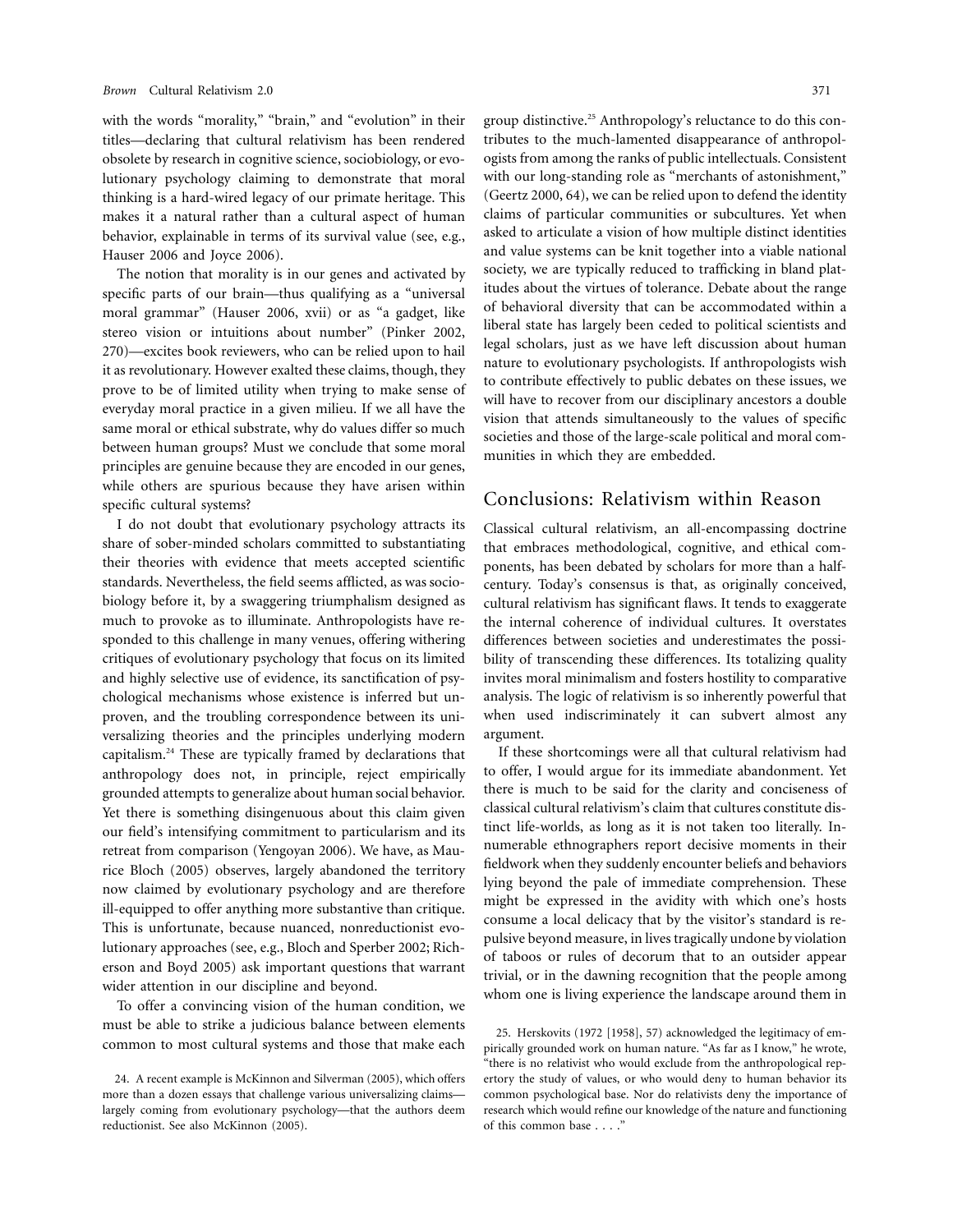ways that defy conventional description. It is this, the shock of the truly different, that classical cultural relativism helps us to understand, if not always to encompass within our own view of logic or morality.

In keeping with my revisionist approach, I wish to offer an amended statement of cultural relativism—Version 2.0—that retains defensible elements of the classical formulation while correcting those assumptions that have long since been abandoned by most practicing anthropologists. This is presented in the hope that, if we are to be denounced by relativism's critics, it will be for the relativism to which we subscribe, not the obsolete relativism of anthropology's adolescence.

#### CULTURAL RELATIVISM 2.0

1. Enculturation fosters the conviction among members of a society that their values and practices are uniquely satisfying and superior to others. Anthropologists have concluded that this widespread tendency, conventionally labeled ethnocentrism, is difficult but by no means impossible to transcend. Indeed, in the twenty-first century it is reasonable to assume that much of humankind is enmeshed in at least two overlapping cultural systems simultaneously.

2. Cultural systems are morally charged fields of action and meaning that demonstrate considerable coherence even if they are never truly closed systems. Because of this, institutions and practices must be understood first within their own context. This principle does not militate against the judicious use of cross-cultural comparison if it advances understanding of the broader human condition.

3. The ethnographic record demonstrates that the vast majority of stable societies, no matter how isolated or challenged by environmental constraints, have been able to provide rewarding lives for their members, lives that permit the expression of all human emotions, allow for some level of personal freedom and self-expression, and offer individuals satisfying social roles. This general observation does not preclude the assessment of particular practices as dysfunctional with regard to their ability to promote human well-being. Experience has shown, however, that such assessments should be entertained with caution.

4. All societies demonstrate internal diversity with respect to behavior and ideology; conversely, no society lacks some degree of internal tension along such fault-lines as gender, social rank, sexual orientation, or religious persuasion. Ethnographers should be reluctant to accept at face value any claim that long-established customs are an uncontested part of the society in question or that dominant practices transparently express cultural norms.

5. Interactions *between* cultural systems have complex, farreaching effects, especially when relations are characterized by significant inequalities of power. A key element of the contextual sensitivity central to cultural relativism is systematic attention to the ways in which intercultural contacts challenge or distort a society's internal dynamics.

6. Although human social and psychological dispositions

are exceedingly plastic, they are not infinitely so. There may therefore be legitimate reasons to study broadly distributed, perhaps even universal aspects of human cognition, family life, sexual expression, ethical values, or ideological production. As has often been observed by scholars committed to comparative work, universals are of limited use in accounting for cultural differences. Nevertheless, a willingness to keep universals in mind is not, in principle, inconsistent with the tenets of cultural relativism.

Despite its flaws, and revised along the lines proposed here, cultural relativism is a set of ideas worth keeping—not as a comprehensive philosophy or doctrine, a status it cannot sustain, but as a rule of thumb or an intellectual tool. The limits of its usefulness, like those of other tools, are determined by the problem at hand and the skill of the person who wields it. But what are those limits? I cannot offer easy answers, only an appeal to judgment and a willingness to submit questions to close scrutiny and the weight of evidence. This leaves substantial gray areas about which anthropologists will continue to argue, as we should.<sup>26</sup>

Above all, we must remember cultural relativism's important historical role in encouraging cross-cultural understanding and contributing to an expansion of human freedom, which of course is what Herskovits and other Boasians intended when they articulated it. Relativist thinking has produced concrete benefits for indigenous peoples, who have used it effectively to broaden the range of evidence that courts are willing to accept in cases involving land claims and the free exercise of religion (Cove 1999, 113). More broadly still, the simplicity of cultural relativism's axioms acts as a useful brake on analytical complacency. Alasdair MacIntyre (1985, 17–20), no friend of the relativist claim that social worlds are incommensurable, finds himself grudgingly accepting relativism's role as a check on conclusions that otherwise seem selfevident. Rationality, he insists, must stand ready to "accept, and indeed to welcome, a possible future defeat" of existing theories by "some alien and perhaps even as yet largely unintelligible tradition of thought and practice."

The flaws of cultural relativism are redeemed by a productive paradox: By forcing us to act as if the human social world were divided into discrete islands, cultural relativism disciplines the imagination, prompting us to observe carefully while avoiding the temptation to take much for granted. In so doing, it lays the foundation for bridges between these islands and, eventually, to a recognition that they are not islands after all.

<sup>26.</sup> A recent example is the lively debate provoked by Daniel L. Everett's (2005) assertion that the language of the Pirahã people of Brazil lacks certain grammatical features that many linguists believe common to all human languages.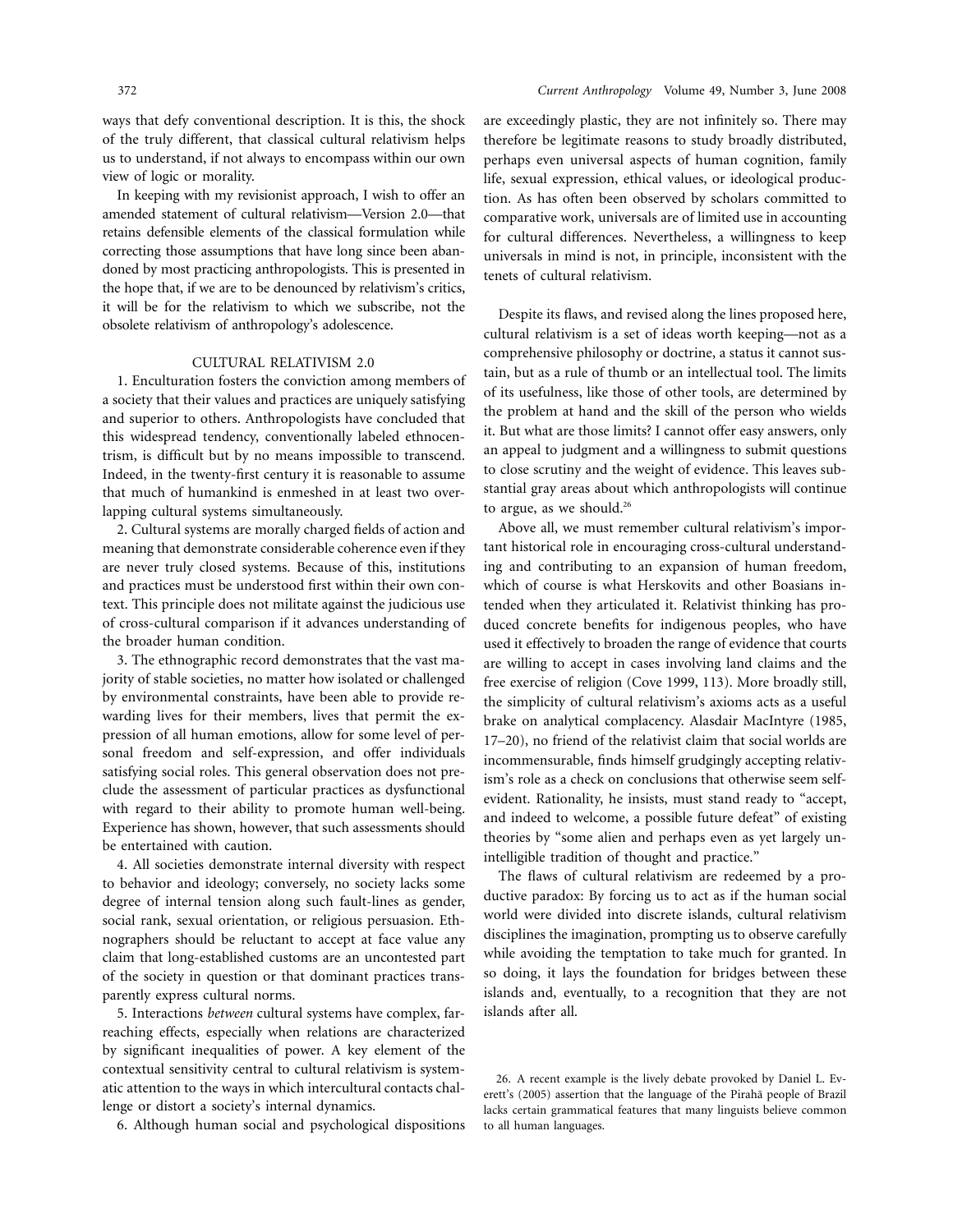#### Acknowledgments

I gratefully acknowledge the support of Williams College and especially of the Oakley Center for the Humanities and Social Sciences, where I was a fellow when this article was first drafted. Helpful criticism of an earlier version of this article was provided by James W. Fernandez, Peter Just, Kai N. Lee, Benjamin S. Orlove, Bernard J. Rhie, and Arafaat A. Valiani, as well as seven anonymous reviewers. They are not to blame if in some cases I have failed to heed their good advice. The article is dedicated to the philosopher William E. Kennick, who although skeptical of relativism has always proved willing to debate ideas with his appreciative son-in-law.

# Comments

#### **Regna Darnell**

Department of Anthropology, University of Western Ontario, London, ON, Canada N6A 5CZ (rdarnell@uwo.ca). 5 I 08

I am in full agreement with Brown that anthropologists have permitted one of their core concepts to be highjacked on the one hand by cultural studies, with its nihilistic version of relativism, and on the other by the political right, with its insistence on blaming the victims of systemic discrimination. We differ somewhat, however, in our proposed solutions. As a historian of anthropology, my initial instinct is to resuscitate the anthropological concept developed during the interwar years and to counter its misreading in more recent and less historically sophisticated times. Moreover, many of the revisions proposed by Brown seem to me to have been implicit in the original formulation.

Franz Boas's distinction between psychology as "the native point of view" and history as cultural development, migration, and intermingling leaves ample space for values—in fact, these are the essence of what differentiates one culture from another. Ruth Benedict's comparative project "beyond relativism" was never completed but took for granted ethnographic evidence for human values across cultures. Paul Radin's universal human philosopher presupposed a universal cognitive template of function if not of surface form. Edward Sapir's "genuine culture" attacked the spuriousness of his own post–World War I culture. Margaret Mead used the lessons of Samoa and elsewhere to harangue fellow Americans about the discontents and dysfunctions of their own society. Relativism, in this context, was far from naïve. Clifford Geertz, a generation later but within a continuous paradigmatic framework, insisted that, whatever the difficulties of the relativist position, anthropologists and citizens alike must oppose relativism's absence. Relativism provided a standpoint from which dialogues could be framed with others. It took for granted that underneath the exotic other lay a familiar albeit superficially different fellow being. It valued curiosity about the nature of that difference.

The anthropology of my own professional training was deeply Boasian. Although I certainly do not want to return to the classical formulations in simplistic form, I do think that contemporary theory and practice have built well on these foundations. The definition of anthropology in my initial undergraduate course was "the study of human similarities and differences across time and space"—a definition that is succinct, covering both ethnography and comparison and allowing for the Americanist four subdisciplines, and inclusive enough to incorporate almost any subject should one choose to think about it anthropologically. The emphasis in the discipline has changed and doubtless will change again over time and space, with its comparative dimensions relatively atrophied in much contemporary work—or, at least, much of the recent comparative work in anthropology has been concerned more with statistical correlations than with patterns of meaning and with the institutions and values that produce healthy societies and self-fulfilled individuals.

Anthropology has espoused two methods of approaching human nature. First, we have amassed cross-cultural evidence of human plasticity and variability through ethnography, firsthand fieldwork based on participation as well as observation. Second, we have explored psycho-biological universals—a particularly important approach in cognitive linguistics. As we have become more leery of universalist theoretical claims, we have perhaps too eagerly retreated to the safety of limited generalization from ethnographic particulars. There is much discussion these days about the absence of anthropologists among public intellectuals. The challenge we face, I believe, is to frame our ethnographically grounded understandings of the particular systems of meaning that we traditionally call cultures within larger contexts that open up dialogue across cultures. The plural, cultures, remains a significant anthropological contribution to the contemporary reformulation of relativism. The global and the local can coexist only when both sides attempt to understand one another's position. Despite dramatic differences in the structures of power across contemporary cultures, anthropologists retain the possibility of enhancing dialogue and respecting variations of value, attitude, and institutional practice.

To respect, however, does not mean to agree with. This is where the critique of relativism has gone far astray from the conventional anthropological stance. It was obvious to the classical Boasians that some cultures were healthier and more viable than others. For the exercise of evaluating cultural forms, however, accurate information about cultural differences and the meanings attached to them was essential. Armed with such a perspective, the anthropologist could turn to the familiar with a similar critical eye, using defamiliarization as an entrée to reflexivity. In an interconnected world, members of many cultures have chosen to maintain their differences and have not aspired to become part of the mainstream. The reasons for such maintenance of tradition alongside inno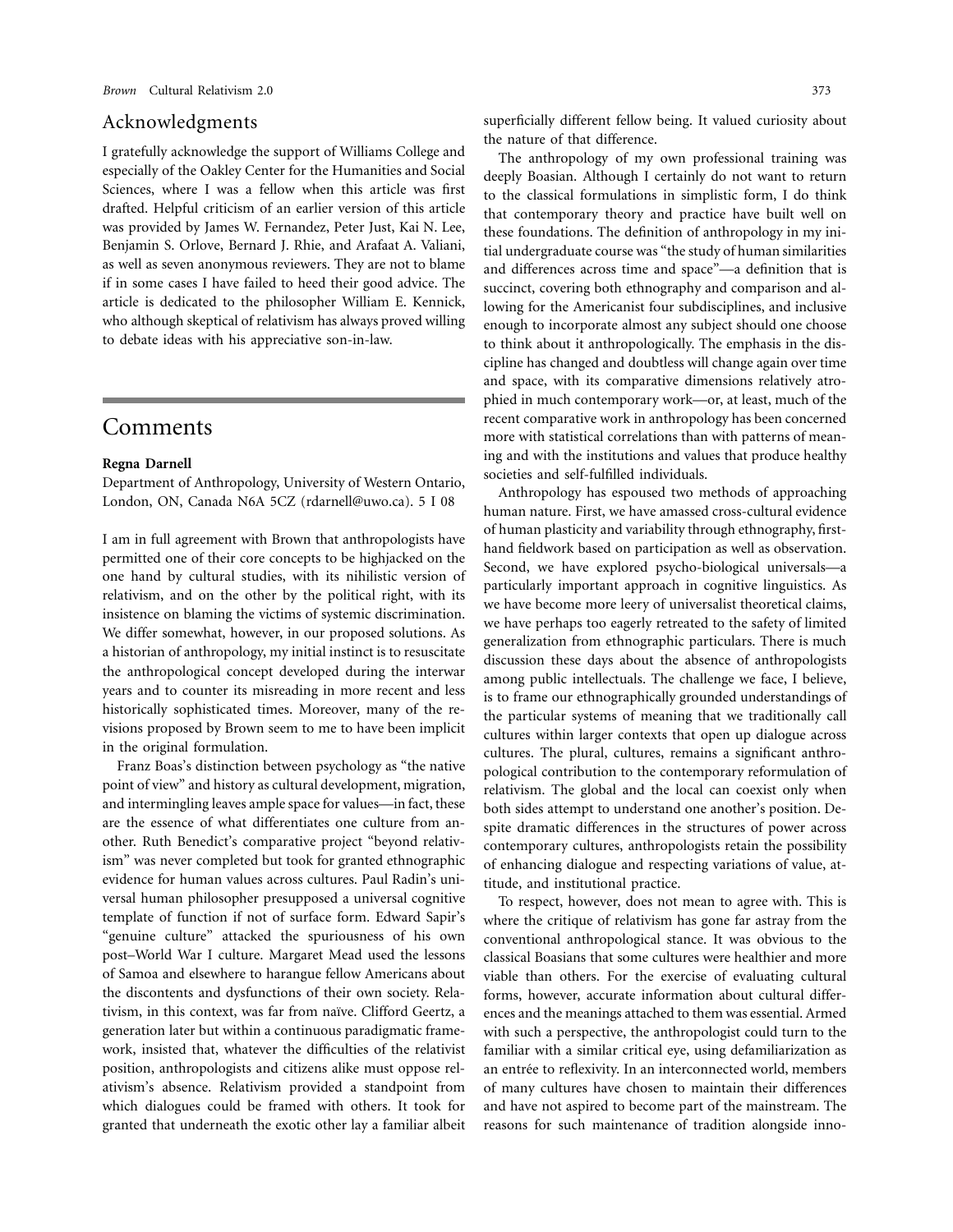vation emerge from the empathy of the anthropologist-asfieldworker as well as from the reflexivity of our critique. Relativism, however we now define it, remains crucial to that dialogue as well as to our identity as anthropologists.

#### **Thomas Hylland Eriksen**

Department of Social Anthropology, University of Oslo, P.O. Box 1091 Blindern, N-0317 Oslo, Norway (t.h.eriksen@sai.uio.no). 7 I 08

Brown's effort to update and revise cultural relativism is laudable and necessary, and his thoughtful essay deserves to be widely read. Throughout the twentieth century, an obsession with difference permeated mainstream anthropology on both sides of the Atlantic. Universalist approaches ranging from Marxist and other materialist persuasions to Darwinist and psychoanalytical anthropologies were treated with suspicion and often castigated for their deductive, generalizing, and/or positivist bias. As a result, speaking about human universals or human nature has been controversial within the guild.

Brown proposes a reformed relativism which acknowledges the existence of human universals and takes into account the cultural dimensions of globalization and intrasocietal diversity but emphasizes the importance of continuing to study cultural worlds as distinctive, relatively coherent entities. His critique is timely for several reasons. Let me mention three: (1) The notorious ambivalence towards bold generalizations among contemporary anthropologists leaves important questions about human nature to reductionist positivists and butterflycollectors. (2) The belief among nonanthropologists that we are professional moral nihilists needs to be countered. (3) The world has changed and cultural theory with it.

The AAA's criticism of universal human rights has come to stand as a symbol of anthropology's inability to deal with human suffering in a relevant way. As Brown argues, this simplistic view needs to be corrected. In fact, standard versions of cultural relativism no longer include a moral dimension; on the contrary, many of us do our best to teach first-year students that methodological relativism is necessary to grasp the native's point of view (or, rather, the natives' points of view) whereas moral relativism is a recipe for disaster. We also try to get across the view, expressed perhaps most eloquently by Geertz (1973*a*) and Lévi-Strauss (1983), that to arrive at a proper understanding of the universally human it is necessary to study as wide a range of variation as possible in an unprejudiced and ethically neutral way. This simple distinction is often lost in popular renditions of the anthropological project: comparative research is conflated with ethical judgement.

Although Brown's essay is an excellent point of departure for a discussion of the future of relativism, it needs to be complemented by a more nuanced analysis of what relativism was, is, and could be. In the introduction to *Rationality and Relativism*, Hollis and Lukes (1982) distinguish five forms of relativism (moral, conceptual, and perceptual, relativism of truth, and relativism of reason). Some are uncontroversial (nobody would deny that concepts vary between languages or cultural worlds), while others are unacceptable to most (such as strong versions of the relativism of reason). In a fully developed "cultural relativism 2.0," Brown's contextualism would need to be confronted, both analytically and empirically, with the many already existing forms or degrees of relativism within and outside of anthropology. In order to arrive at a "concept of human nature that . . . has both substance and truth" (Geertz 1973*a*, 52), it is necessary to work out what is relative to what and—as Brown recognizes—where the relevance of relativism ends.

I am slightly disappointed with the programmatic statement at the end, which devotes several points to the notion of the cultural system but neglects a core problem in contemporary cultural theory and much anthropological research, namely, the fact that whereas culture varies in a continuous way, "cultural identities" tend to be bounded and discontinuous. Speaking to informants and observing their rituals, anthropologists often wrongly get the impression that their cultural systems are bounded, since their group identities are. There is a problem of scale here as well; it is not at all clear what counts as a cultural system. The term, along with its predecessor "a culture," inevitably creates discontinuity and borders where one might be better served by concepts depicting mixing, variation, and change. To my mind, a term such as "cultural worlds" is less reifying and carries with it less of the methodological nationalism typical of twentiethcentury anthropology.

Striking a balance between a concern with universals and a concern with uniqueness is no less important today than it was 100 years ago, but solutions need to respond to the realities of our century. Keeping this preoccupation at the forefront of anthropological theorizing would not least have the advantage of preempting predictable but misguided arguments against the allegedly limitless relativism of anthropology, which are these days equally common in journalism and popular evolutionary psychology. In this regard, I find myself in total agreement with the sixth and final point of Brown's concluding programmatic statement.

At a recent conference in Tehran, I was asked by an Iranian literary theorist whether anthropology could contribute to peace. My response was that it could indeed, since it taught the virtues of respect and recognition by showing that many different ways of life could be good and fulfilling. In this lies an enduring legacy of cultural relativism that we cannot afford to relinquish, certainly not now.

#### **Robert M. Hayden**

Department of Anthropology, University of Pittsburgh, Pittsburgh, PA 15260, U.S.A. (rhayden@pitt.edu). 17 XII 07

Brown's "Cultural Relativism 2.0" is a useful contribution, but he understates the importance of contextual and holistic, thus relativistic, analysis. His conclusions actually echo the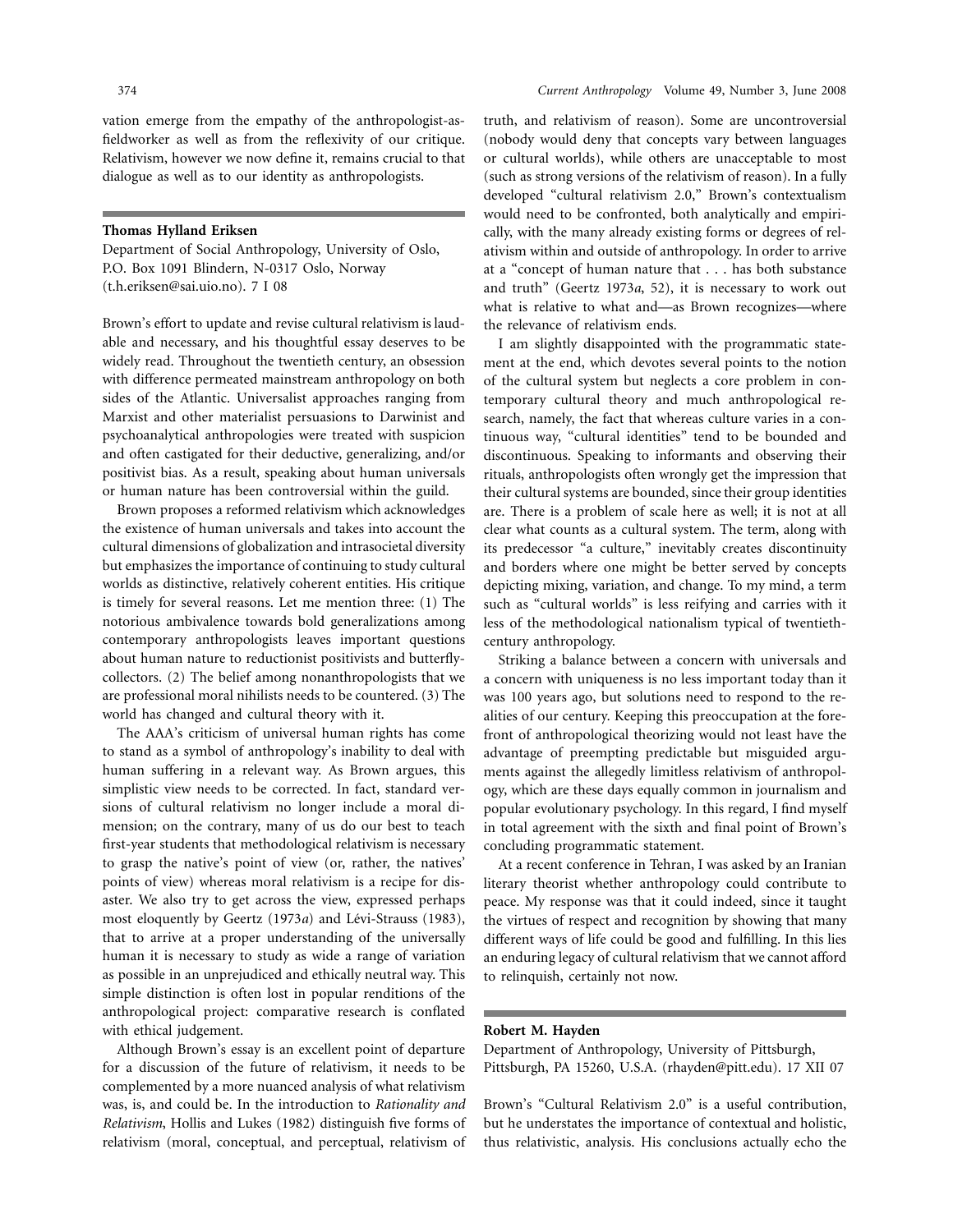positions of Boas, whom he does not cite, if not necessarily the Boasians. "Methodological relativism" remains an essential principle if anthropologists are to have grounds for asking anybody to take them seriously. At the same time, the discussion of "ethical" relativism is incomplete without reference to the analytical concepts of othering and Orientalism.

The assertion that "to offer a convincing vision of the human condition, we must be able to strike a judicious balance between elements common to most cultural systems and those that make each group distinctive" is strikingly similar to Boas's 1932 statement of the aims of anthropological research: "to discover among all the varieties of human behavior those that are common to all humanity" (Boas 1966, 259). When Brown sees relativism as "keeping anthropology attentive to perspectives that challenge received truth," he again echoes Boas: when we "grasp the meaning of foreign cultures . . . we shall also be able to see how many of *our* lines of behavior that we believe to be founded deep in human nature are actually expressions of *our* culture" (1966, 259, emphasis added).

Significantly, Boas took these positions in his presidential address to the American Association for the Advancement of Science. A decade earlier, Weber (1946*a*) had described the primary contribution of science as teaching "inconvenient facts" and judged it a "moral achievement" when scientists succeeded in gaining recognition of challenges to received wisdom. Presumably reflecting the same background in German empiricism, Boas also thought that to be convincing anthropologists needed to ground their arguments on strong empirical evidence. If issues are argued only on moral grounds, there is no need for anthropologists (see D'Andrade 1995). It would be difficult to see either Boas or Weber as an amoral empiricist, but they did distinguish their claims as scientists from their political positions (see Weber 1946*b*).

Brown notes that few philosophers or social scientists would criticize methodological relativism but then says, rather dismissively, that this expression of relativism is the one "infused with the greatest professional self-interest," since anthropologists would not be allowed to complete fieldwork were they to be overtly judgmental of the practices of their hosts. He misses the necessity of methodological relativism for achieving an analysis that is biased as little as possible by what the observer would prefer to see. Accomplishing good fieldwork *intellectually* has long been known to require the "empathy and detachment" for which Brown cites Lowie but that was more lyrically stated by Geertz (2000*b*, 40) in 1968: "To attempt to see human behavior in terms of the forces that motivate it is an essential element in understanding it," while "to judge without understanding constitutes an offense against morality."

Geertz abandoned this position when he suddenly rejected the idea of anthropology as objective science, seeing facts as unknowable ("after the fact") and anthropology as "light" philosophy (Geertz 1995 and 2000*c*), while, as Brown notes, others have abandoned relativism in embracing the pursuit of human rights. Yet the necessity of contextualizing sup-

posedly moral analyses has been taken up by others. Todorov (1984) pioneered the analytical concept of the Other and pointed out the fallacy of ethical imperialism by looking at the Spanish massacres of Aztecs, which were justified in part "because of" the latter's practices of human sacrifice. His most recent work discusses "moralizing discourses," which actually are often not very moral and can lead to imperialistic "humanitarian" wars and their accompanying humanitarian war crimes. It is striking that Todorov, one of the world's leading literary theorists in the late 1970s, turned to empirical research as a basis for moral philosophy, while Geertz, formerly a superb empirical researcher, turned to literary theory "light" to proclaim comparison impossible and dismiss the importance of facts "insofar as there are any" (cf. Geertz 1973*b*, 9).

Another missing paradigm is that of Orientalism, not necessarily the specifics of Said's brilliant polemic but rather the refinements of it by scholars working outside of the Middle East such as South Asianists (e.g., Inden 1986) and Balkanists (e.g., Bakić-Hayden and Hayden 1992; Bakić-Hayden 1995; Todorova 1997), showing that assertions of oppositions between the supposed natural superiority of "the West" to Asians or of "Europe" to "the Balkans" are manifestations of political dominance expressed in supposedly moral terms.

As analytical paradigms, Orientalism and othering show that putatively moral discourses are often simply moralistic, self-righteous, and self-serving (Todorov 2000, 189). Todorov has pointed out that the "foundational rhetorical device of moralizing discourse" is the fallacy of the excluded middle, and his examples come from what are supposedly human rights campaigns. "Relativism," for all its faults, provides a means to avoid this fallacy. Those who deride relativism, including anthropologists who claim to champion some particular variant of human rights, run a high risk of moralizing in the guise of making moral pronouncements.

#### **Henrietta L. Moore**

Department of Anthropology, London School of Economics, Houghton St., London WC2 2AE, UK (henrietta.moore@lse.ac.uk). 14 I 08

Whilst it is true that few anthropologists subscribe to strong forms of relativism—and I can find little to disagree with regarding Brown's amended version—a number of pre-theoretical assumptions still bedevil anthropological theory and practice as a consequence of the discipline's commitment to cultural difference and its concomitant allegiance to social constructionism. These difficulties are not resolvable through redefinition and very likely simply have to be endured, dealt with through continuing critical reflection.

Recent work in cognitive science, evolutionary psychology, and elsewhere strongly supports the view of the biological and psychic unity of humankind. If all humans share certain biological and psychological characteristics then we need to state what they are, and one way of doing this is to ask what differentiates humans from animals. Anthropology has his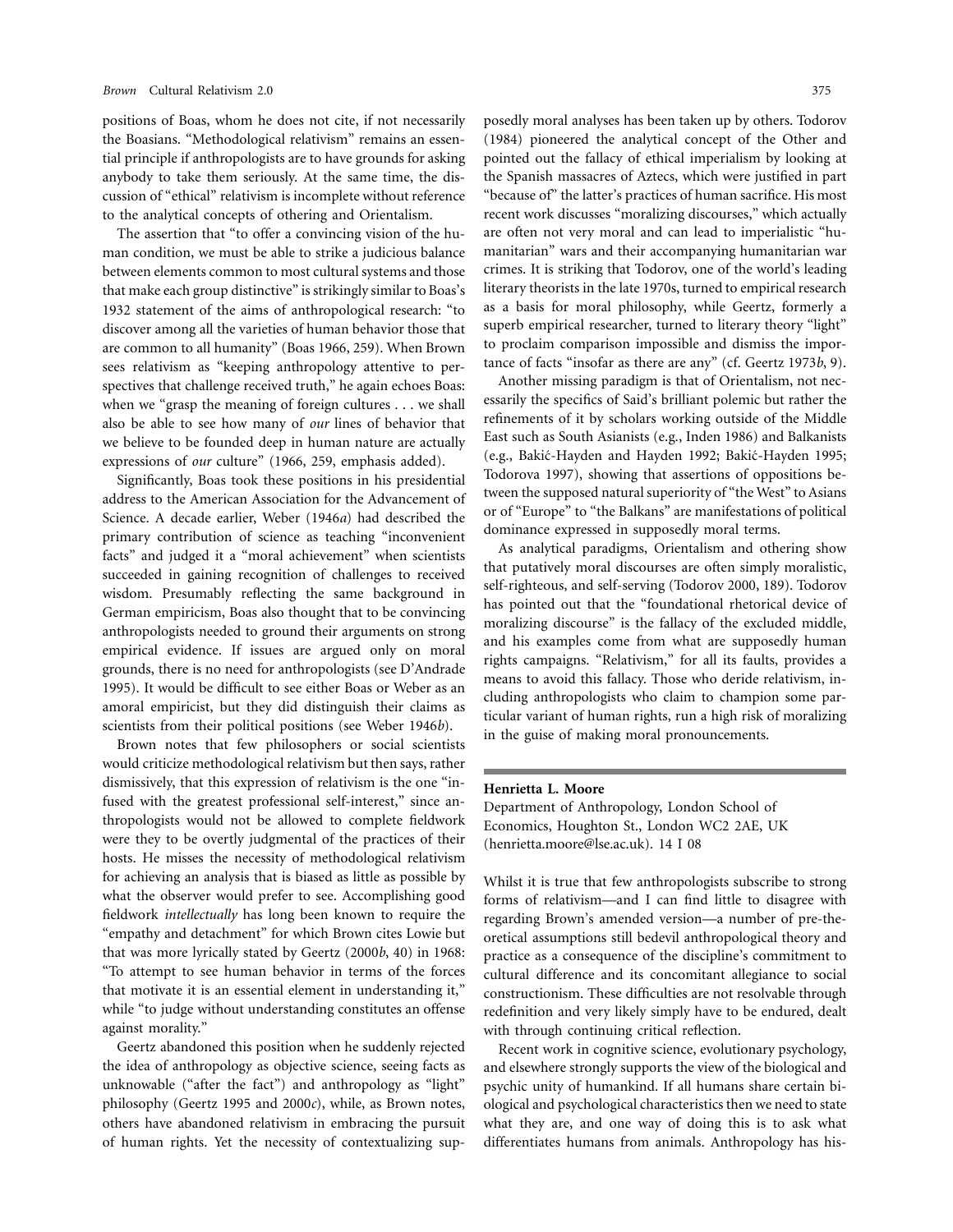torically argued that it is culture that makes human beings distinctively human. From this perspective, humans are clever learners, "neurally plastic," infinitely adaptive, and innovative, and consequently cultural diversity becomes the very definition of human. But should culture be understood as socially patterned behaviours or as symbolic systems, values, and meanings? On the one hand, neural plasticity is not confined to humans, and socially patterned behaviours dependent on certain sensorimotor and learning capacities are common both in non-human primates and in non-primate mammals. On the other, while there are those who argue that nonhuman primates have the capacity for language and symbolism, culture understood as symbolic systems, values, and meanings is not widespread in non-human primates. Whether humanity is premised on culture therefore depends on the definition of culture (Moore and Sanders 2005). It has been suggested that rather than seeing humans as biological entities with the capacity to acquire culture, we should recognize them as biologically cultural beings who develop through relations with cultural others. In this formulation individual and culture are ontogenetically related (e.g., Toren 1999; Robertson 1996), and this implies is that humans are not socially constructed in the sense of culture acting upon a pre-given biological entity but also, as Brown suggests, that cultural diversity cannot be explained by reference to cognitive and other universals alone. However, the weaknesses of anthropological explanation have less to do with dislike of comparison and commitment to cultural particularism than with unexamined assumptions about social construction.

As Brown points out, contemporary anthropology takes it as axiomatic that cultures are not fixed and bounded entities, that they are internally diverse, and that individuals may have more than one. However, despite recent attempts to dethrone "culture" as the organizing principle of anthropological endeavour, the link between culture and social constructionist thinking remains strong. A discipline based on cultural difference must have ways of determining what is local. Cultural difference presupposes the existence of different forms of belief, knowledge, and ultimately types of agency. Anthropology has historically resolved some of the challenges inherent in the presumption of incommensurability between cultures by resorting to the idea that actions, beliefs, and motivations, however strange, are rational in context. This ethical position, underpinned by assumptions about a shared humanity, is desirable from many perspectives, but it has little theoretical purchase when it comes to studying forms of knowledge and agency in many contemporary contexts.

An ethical commitment to rationality-in-difference runs the risk of overattaching us to our differences and our contexts. What is problematic here is the links between a notion of the local and the concept of culture, links that find considerable reinforcement through the discipline's commitment to ethnographic particularism. At the core of the problem is perhaps the kinds of subjects we imagine others to be. Several important strands of thought on this topic call for reflection.

The first is the assumption that people are in some reasonably direct sense the product of the world they live in. As Gellner (1968 [1959], 15) pointed out, the idea that categories and concepts are functional within a "form of life" implies that the world is unproblematical. It also places a premium on understanding local categories as if there were nothing problematic about ordinary language and the interpretation of categories were self-evident and uncontested. Such a model is in danger simultaneously both of confining people to their worlds in a way which is ultimately unreasonable and of overprivileging the understanding of categories as obvious, selfcontained, and "natural." Individuals' self-interpretations are never completely transparent either to themselves or to others, but neither are they completely determined by context.

Anthropology has been struggling to link individual agency to culture through a reformulation of theories of the experiencing and acting self. The model of the self that has emerged is one that is self-produced in interaction with others and with cultural categories but retains a capacity for creation (Moore 2007). This model sets limits to cultural determinism through its assumption that culture does not determine individual agency, although it does set out the patterns within which that agency becomes intelligible and through which it is open to consideration and reflection by the acting individual and others.

#### **Fred Myers**

Department of Anthropology, New York University, 25 Waverly Place, New York, NY 10003, U.S.A. (frm1@ nyu.edu). 7 I 08

The thoroughness with which Brown approaches the current status of relativism in anthropology is welcome. He is correct in saying that the practice of most anthropologists has evolved significantly from the positions often assigned to the profession by critics and supporters of various strands of universalism or moral absolutism.

Brown's discussion is helpful in clarifying some of the distinct positions from which criticism of relativism is raised, thus contributing to a more reasoned consideration of what dimensions of relativism might need to be defended, rethought, or discarded. This remains a vital enterprise, but the predicament may be more vexed than his reasoned tone and calm good sense suggest. Despite his argument that radical alterity and incommensurability are on the wane, cultural difference remains an extraordinary challenge to civic and intellectual life.

I can think of three strong challenges that have emerged recently and offer them to extend and specify Brown's consideration. One is the response of some scientists to challenges to "cognitive universalism," most provocatively articulated in the controversy over the *Social Text* publication of a satirical essay (Sokal 1996*a*, 1996*b*) pretending to be a postmodernist challenge to the claims of physics. This controversy crystallized a rejection of attempts by cultural analysts to deconstruct (or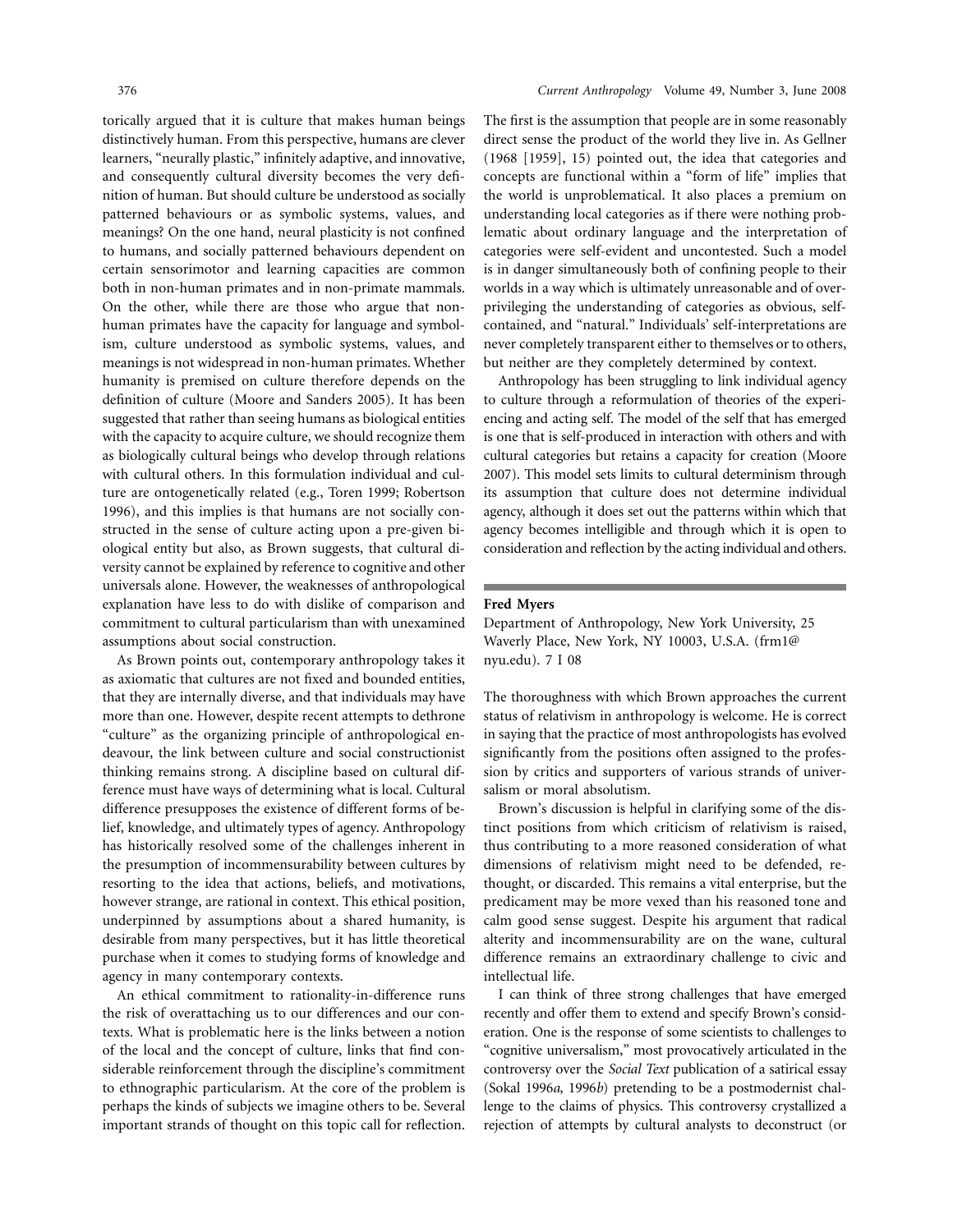relativize) scientific knowledge and a defense of scientific positivism.

Another involves the critical discussion of secularism and the rise of various "fundamentalisms." This problem is now articulated in changing relations of power. Perhaps the greatest challenge to relativism among anthropologists has been working with what Susan Harding called "the repugnant Cultural Other" (1991)—people whose claims to truth are meant to include the anthropological interlocutor, whom they seek to convert or even silence—rather than Others abroad. In another register, there is the claim that universal human rights discourse is itself "cultural" rather than transcendent. Saba Mahmood (2005) and Talal Asad (2007) have sought to interpret the claims of pious Muslim women and suicide bombers, respectively, to reveal the ethnocentric fantasies of the supposedly tolerant secular West. Does this criticism of secularism and even of anthropology's own (secular?) position of tolerance make anthropology just one more cultural practice among others? What might be the position of the anthropologist with respect to radical religious claims that would interdict anthropological analysis?

A third challenge involves the anthropological representation of Others engaged in political struggle with institutions and publics identified with the anthropologist. In the recent controversy concerning government policies towards Australia's indigenous people (inaugurated in a panic about high rates of violence, sexual abuse of children, and poor health), relativist anthropological representations of "traditional" indigenous practices (such as male initiation, bestowal of young women on older men, and domestic violence) came under widespread attack in op-ed pieces by some anthropologists and even some indigenous leaders as supportive of pathologies. In ways reminiscent of D'Souza's (1995) radical rightist argument, some of these pieces insisted that anthropologists had been complicit with the rising violence in "excusing" such behavior as culturally warranted, playing it down to produce more positive accounts of these communities. Lawyers and judges have used citation of customary traditional behavior to excuse Aboriginal defendants from the strict application of Australian law. Leaving aside the question of government accountability, the distanced stance of relativism was, for some anthropologists (see Sutton 2001), unacceptable in the face of the loss through death and disease of Indigenous friends and consultants in remote communities.

Yet, how is one to approach critical discussion of cultural practices with communities long subjected to disapproval, racism, and government supervision of their behavior? Brown's exploration of dialogical negotiation offers a possibility, but given the transformed power relations between subjects and researchers the position from which to sustain this dialogue may not be available to "outside" researchers.

How do we imagine that people might assess different outcomes? Is it clear that ordinary forms of relativism provide no guidance for such considerations? Would people exchange their mobility and autonomy for better health? Are there other ways to imagine such choices?

Anthropologists must be methodologically relativistic to understand how things fit together. After that, there may be a variety of ways to work out the issue of judgment, but it would seem that the idea of *certain* knowledge of what is good and bad is hardly suitable for the world in which we live. Science is not the singular authority of public life. Various people now clearly have the power to present their own views, goals, and values. In this nexus, Brown's proposal of a dialogical engagement is a very productive one.

#### **Richard A. Shweder**

Department of Comparative Human Development, University of Chicago, Chicago, IL 60637, U.S.A. (rshd@uchicago .edu). 14 I 08

Brown thinks well, writes well, and always manages to engage big issues in a provocative and eye-opening way. A brief response cannot do justice to the range of issues he raises. He is surely correct: it seems to be a trade secret that contemporary American anthropology is no longer unified around a doctrine of "cultural relativism." And I fully appreciate the point that "if we are to be denounced by relativism's critics" it should be for the version of relativism (I prefer the term "pluralism") to which we subscribe. For the sake of argument, however, I want to suggest that the downsizing of cultural relativism in American anthropology is not necessarily a measure of progress. I don't view it as a move from disciplinary adolescence to disciplinary maturity. Quite the contrary, I worry that it is partially responsible for our failure to get across an important moral message in a multicultural world in which not only mutual tolerance but even mutual sufferance is in short supply.

And, although I don't have space to elaborate, I would suggest that the fashionable anthropological embrace of a global human rights discourse is part of the problem. Human rights activists are prone to make ethnocentric judgments under the banner of an insufficiently analyzed set of presumed "inalienable" rights, which is precisely what the AAA executive board members feared when they first refused to endorse the "Universal Declaration on the Rights of Man." Whether the issue is free speech, separation of church and state, respect for women, or children's rights, one readily perceives in human rights discourse (depending on speaker and context) the face of bourgeois liberal feminism, American constitutionalism as interpreted by our Supreme Court, or middle-class Judeo-Christian family life in North America or Western Europe today. Figuring out how to have moral realism without the ethnocentrism is one of our major challenges—Brown takes it up and is fully aware of its import and complexities—but as a result of three decades of downsizing our students have become intellectually less well equipped to address some key issues that were center stage in the heyday of cultural relativism.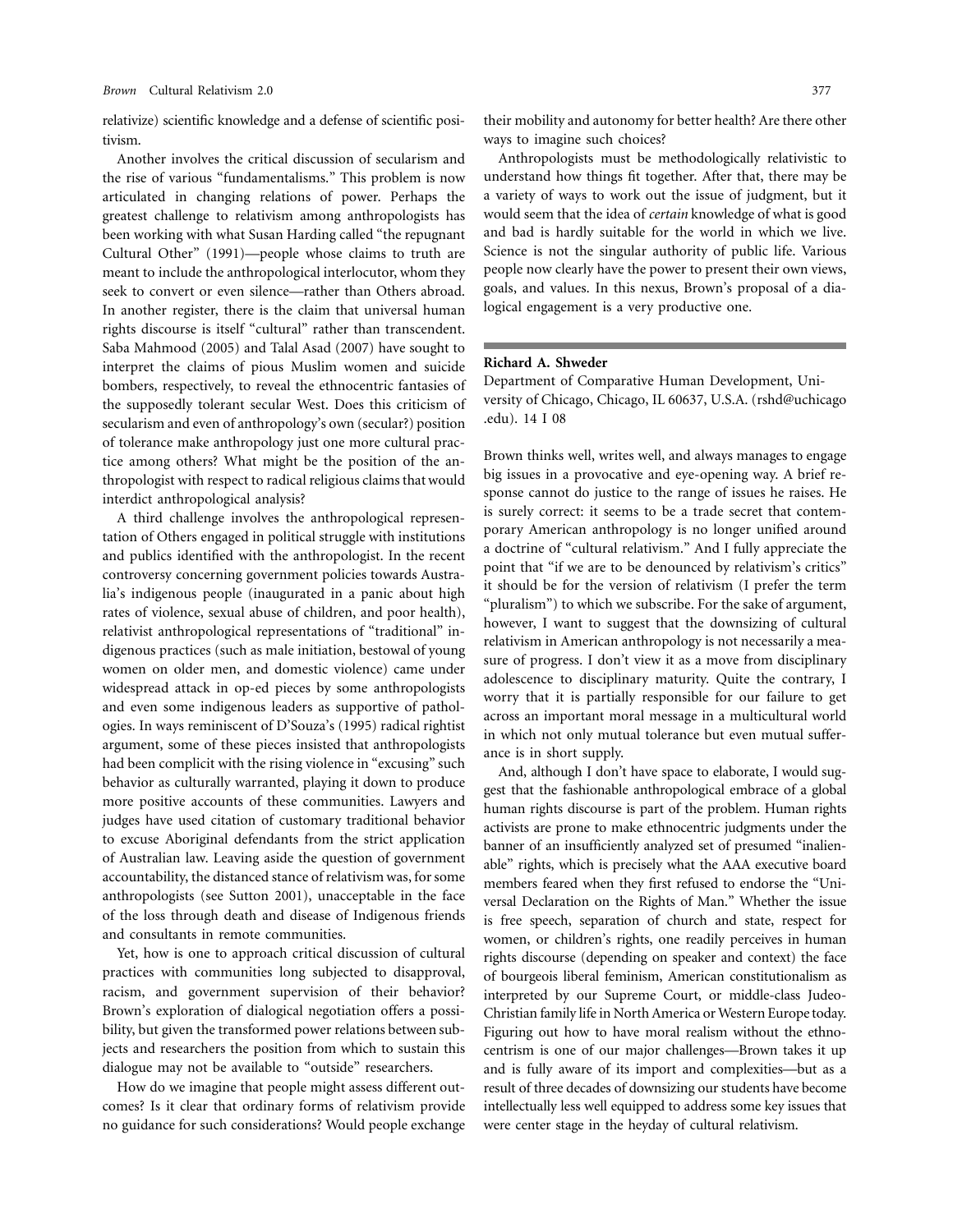What is the moral message I have in mind, which I view as the central message of Anthropology 101? I would put it this way: Many of the things we take for granted as natural, divinely given, logically necessary, or practically indispensable for life in an orderly, safe, and decent society are neither natural, divinely given, logically necessary, nor practically indispensable for such life. They are products of a local history, ways of seeing and being in the world that may lend meaning and value to our own form of life but not the only ways to lead a meaningful and valuable life. They are (in some sense that needs to be spelled out in detail) discretionary forms, not mandatory ones. They include everything from gender relations to forms of political authority and conceptions of the relationship between the social order and the moral order.

This is not a message that must be soft on tyranny, irrationality, or arbitrary rule. It is not the same as saying that each society is a homogeneous block (the issue of internal diversity, of majority/orthodox versus minority/heterodox views, seems like a red herring to me, without much theoretical significance for issues of who is morally right and who is morally wrong oppositional views are not necessarily superior). The message is not the same as saying either that (1) whatever is, is okay, (2) anything goes as long as you have the power to enforce it, (3) because something is different it is entitled to our respect, or (4) the grounds for judging a moral claim valid are *entirely* local. One can reject all of those four propositions of "radical relativism" while at the same time endorsing the claims that (1) diversity is inherent in the human condition, (2) (for good and understandable reasons) even when there is "a community of conversation across cultures," securing universal agreement about which particular beliefs, values, goals, and practices are good, true, beautiful, or effective is rarely possible, and (3) the ecumenical impulse to treasure uniformity or convergence of customs and convictions and to overlook, devalue, or even eradicate difference or disagreement is not necessarily a good thing. I don't think the ancestral figures associated with relativism in anthropology (Boas, Benedict, Herskovits) were "radical relativists," and I suspect that more anthropologists were trained to draw the relevant distinctions, get the pluralistic message straight, and think about its conceptual foundations in 1947 than today. As our profession tries to distance itself from the doctrine that led the AAA executive board to reject the UN "Declaration" as ethnocentric, it would be comforting to believe that the true message of Anthropology 101 is still something we care to defend and to teach.

#### **Richard Ashby Wilson**

Department of Anthropology, University of Connecticut, U-1205, Storrs, CT 06269, U.S.A. (richard.wilson@uconn .edu). 5 I 08

Brown has provided us with an admirably up-to-date, comprehensive, and balanced assessment of cultural relativism, a doctrine that has had a long-standing association with U.S. cultural anthropology. He finds value in a number of cultural relativism's central tenets, namely, its concern with processes of socialization and enculturation, its sensitivity to context and meaning, its emphasis on tolerance and empathy, and its opposition to an evolutionary ranking of societies.

At the same time, he shows an awareness of relativism's limitations. Relativism's account of organic and autonomous cultural islands (what Thomas Hylland Eriksen [1993] calls an "archipelago" theory of culture) does not correspond to a globalized and interconnected world. As a theory of knowledge, cultural relativism is paradoxical and self-contradictory in that it makes universal claims while denying the possibility of universal claims and undercuts any truth grounds upon which its own claims might be evaluated. Finally, its lack of any definite guiding moral principle has made it an especially convenient ideology for authoritarian forms of governance, from Herderian *Sturm und Drang* nationalism to apartheid in South Africa and the Indonesian dictator Suharto's misappropriation of "Asian values."

Faced with this complexity, Brown takes the philosophically sound course of disaggregating the constituent elements and exploring the territory that lies between relativism and universalism. Yet the discussion takes a perplexing turn when he equates universalism with natural law, since natural law has few modern adherents, at least since the critiques of natural rights of Jeremy Bentham (1843) and the twentieth century's most influential legal philosopher, H. L. A. Hart (1961). In my interviews with lawyers and human rights professionals over the past 20 years (e.g., Wilson 2001), non-foundationalist defenses of rights are significantly more prevalent and are conventionally based upon pragmatism ("these ideas have positive consequences") or legal positivism ("law is only the codes, statutes, and regulations enacted in positive law and does not derive from morality"). Brown presents a hardened and somewhat immoderate characterization of universalism, but his conceptual mainstay of Cultural Relativism 2.0, "dialogical morality," is inspired by cosmopolitan liberal theorists such as Seyla Benhabib and the more moderate form of liberal universalism known as "deliberative democracy."

Having reaped the intellectual rewards of unpacking cultural relativism, it is unclear what is to be gained by repackaging a slightly new set of components and calling them "Cultural Relativism 2.0." Brown states that cultural relativism is "not . . . a comprehensive philosophy or doctrine," but that is precisely what both cultural relativism and universalism are, if they are anything at all. They are doctrines, philosophical systems that assert some kind of indivisible coherence between their constituent parts. This synergy creates a higherorder unity, otherwise there would be no point in including the various elements under a single conceptual banner. Rather than resolving the dilemmas that arise as a result of the universalism/relativism divide, the attempt to revitalize cultural relativism perpetuates the quandaries of doctrinal thinking. Instead of seeking to integrate them into a metanarrative, it would be more productive to remain in that uneasy middle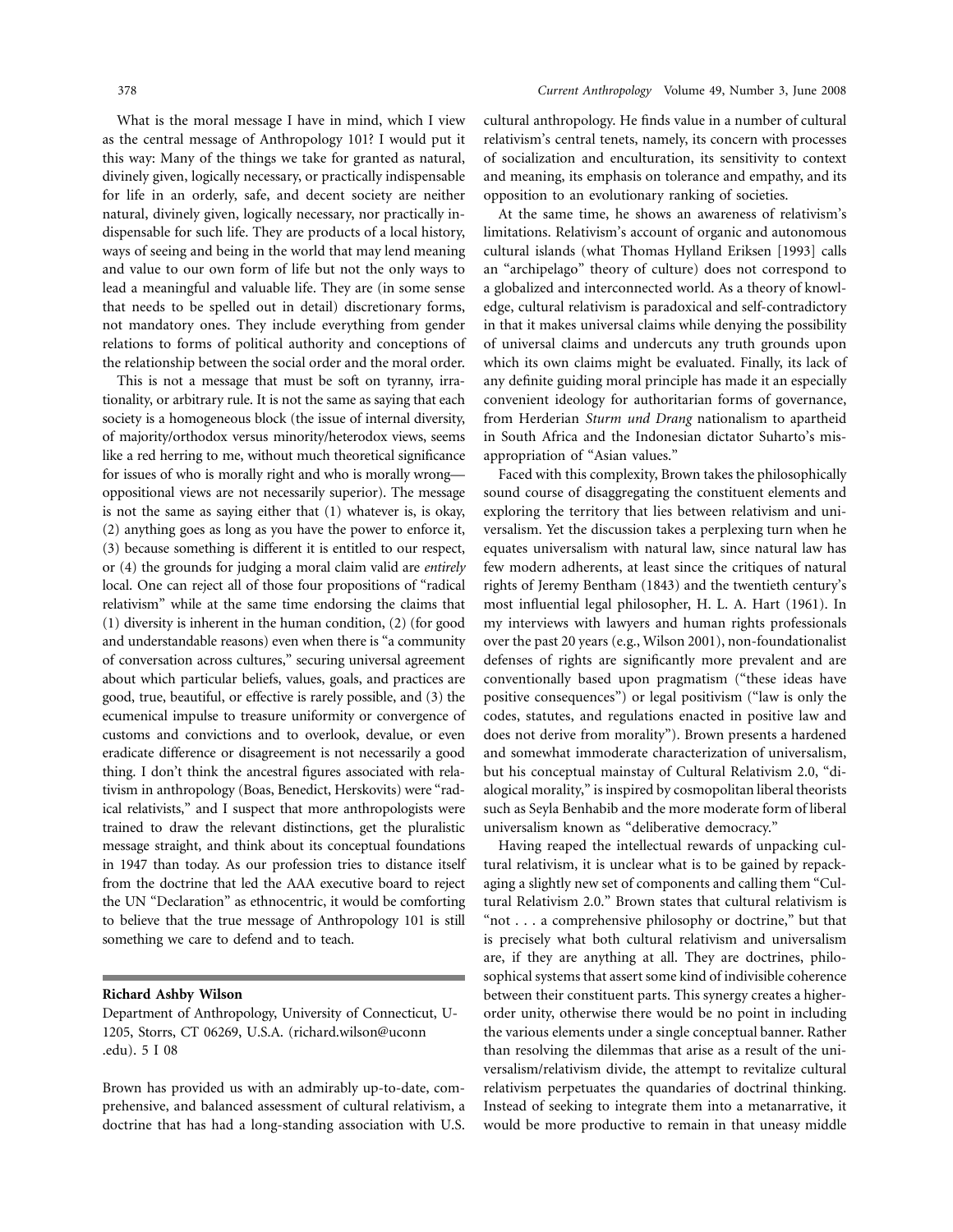ground and embark upon a sustained discussion of how anthropologists might usefully employ and combine the various subcomponents such as methodological relativism and democratic dialogue.

From what I can tell, I share much of Brown's overall vision of the future of anthropology. We are both concerned with developing anthropology as a comparative discipline that creates generalizable theories about wide-ranging patterns in human social life. What anthropology can offer is ethnography and social theory that are not provincial and built upon the assumptions of industrialized societies in North America and Europe. Rather, anthropological theory and methods have greater potential to formulate a genuinely global frame of reference through encounter and dialogue with a broader array of societies than is conventionally found in other social sciences. As Brown suggests, anthropologists can certainly benefit from methodological caution and humility (hitherto associated most strongly with relativism) when approaching the tremendous diversity of beliefs and practices. We may also need to accept the cognitive unity of humankind and chart the long-distance interconnections forged through global networks of exchange (hitherto associated most strongly with universalism). These, however, are values, research practices, techniques, and theoretical dispositions that anthropologists deploy during ethnographic research and theoretical analysis. In this debate, at least, there is little to be gained from forcing them into the confines of any one philosophical doctrine, however redefined.

# Reply

A hazard of reviving an old chestnut—and, for anthropologists, can a discussion of cultural relativism be anything else?—is that one's forebears are likely to have said some of the same things, only better. Clifford Geertz's memorable reflections on relativism, cited by Hayden and Eriksen, are a case in point. (I am consoled by recognition that Geertz said just about *everything* better.) Despite the likelihood that my effort to update cultural relativism has sometimes restated the obvious or shortchanged the wisdom of someone's revered intellectual ancestor, the commentators' supportive response suggests that I have gotten a few important things right. I am especially grateful for their suggestions of ways in which this debate might be broadened and clarified.

Darnell succinctly summarizes the aim of classical cultural relativism when she declares that it "provided a standpoint from which dialogues could be framed with others," thus permitting "both sides [to] attempt to understand one another's position." This near-truism is based on an assumption far from truistic: that such understanding is achievable. The reward structures of contemporary anthropology favor novel and often extreme positions, including notions of radical alterity and hostility to systematic comparison, that have sometimes stripped cultural relativism of the analytical balance without which it can easily spiral into self-parody. As Eriksen observes, this is the face of relativism most familiar to anthropology's critics. One of my goals has been to stake out middle ground, a vital center, from which anthropology can reclaim the philosophically and ethically defensible elements of cultural relativism that have been ours from the beginning.

Darnell and Shweder note that features of Cultural Relativism 2.0 were presaged in the work of Boas and his students, including Herskovits. This is consistent with my view that classical cultural relativism is hardly as rigid as it is sometimes portrayed. The Boasians were sophisticated intellectuals, possessed of supple minds and a passionate commitment to spreading the message of anthropology in a world that needed it badly. Like us, though, they were creatures of their place and time. Anthropologists have learned a great deal in the past half century, and I believe that cultural relativism needs recalibration to reflect our increased understanding. To name a few such advances: recognition that all cultural systems encompass significant internal diversity, that social identities are created dialectically rather than drawing on essential qualities, that human cultural variability, although great, is not limitless, and that anthropology cannot be seen as a valuefree way of knowing. The conviction that cultural relativism necessarily offers a path to freedom and tolerance is also undermined by the comfortable marriage of relativism to consumer capitalism (Hoggart 1998; Handler 2005). This does not invalidate cultural relativism, but it does argue for prudence in its application.

I happily defer to Wilson's deep knowledge of human-rights law by conceding that my account of universalism oversimplifies a range of perspectives, some of which he outlines in his comment. In reviewing critiques of cultural relativism offered by scholars with backgrounds in philosophy, religion, and political science, however, I am struck by how often they take universal ethical values for granted rather than articulating and defending them systematically. Most of these works grant moral universals a naturalness that cultural relativism is alleged to violate.

More baffling is his insistence that cultural relativism qualifies as a coherent doctrine. As an analytical strategy, it is consistent to the extent that it deploys relativistic logic. Yet with the possible exception of methodological relativism, with which I have no quarrel, cultural relativism is afflicted with enough logical contradictions to provide guaranteed employment to several generations of philosophers. Aren't we better off thinking of it instead as a principle akin to Occam's Razor, a guideline to be applied unless other approaches offer more convincing answers?

Eriksen, Hayden, Moore, Myers, and Shweder engage the issue of Otherness from various angles. Treating different cultural communities as other with respect to one's own is the most elemental expression of ethnocentrism. This is hardly news. Today, however, we know more about the social and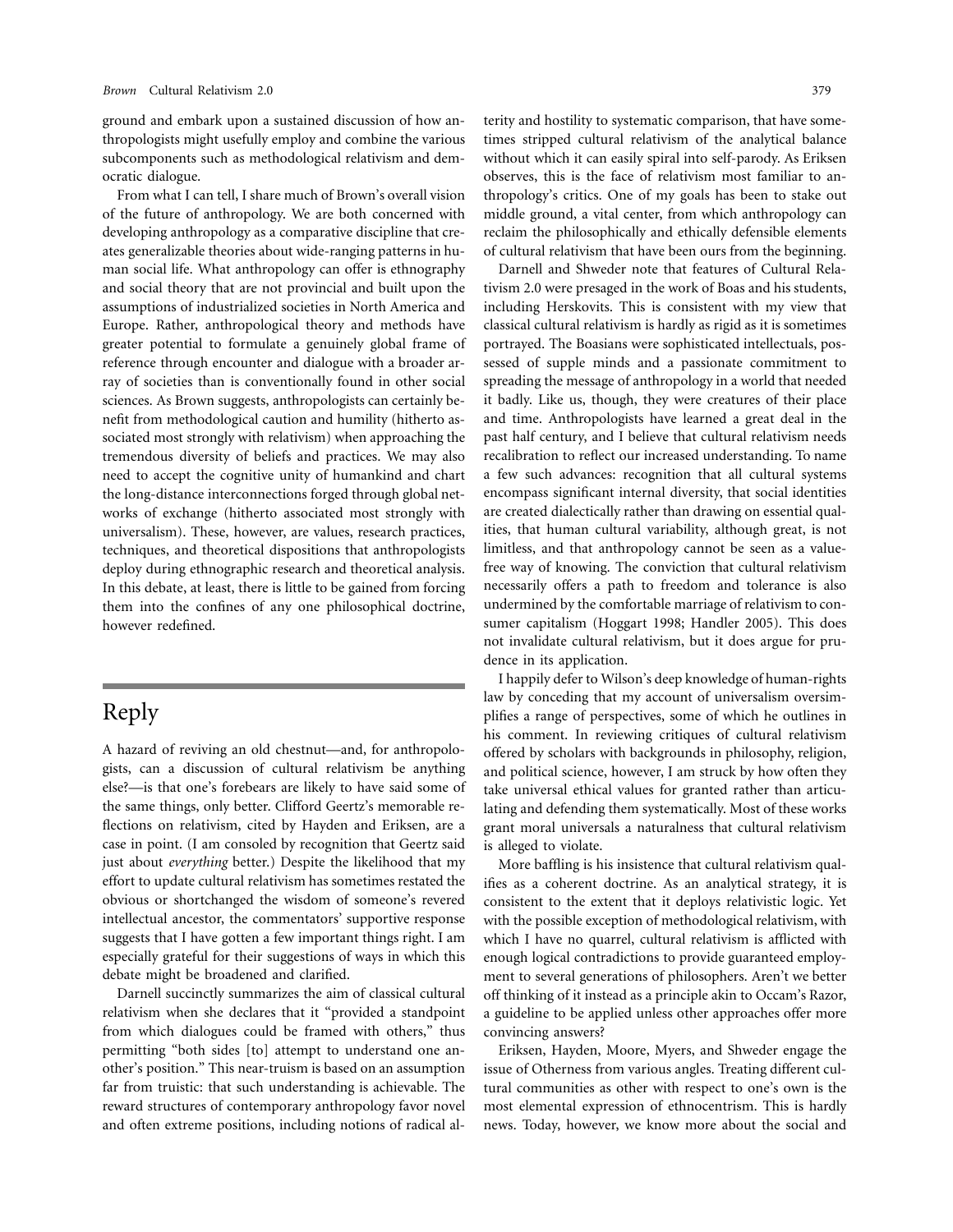symbolic nuances of othering than did Boas and his contemporaries. Eriksen rightly observes that groups have a strong tendency to define their external boundaries more rigidly than is warranted by actual social practice, especially when they feel threatened. Identifying and stigmatizing deviant members within the group may be no less important to processes of identity creation. We now recognize that cultural constraints are everywhere counterbalanced by some degree of individual agency. These factors militate against a simplistic, mechanical identification of culture with behavior, either as explanation or as moral justification.

Shweder is one of anthropology's most skilled practitioners of disciplined cultural relativism, especially in response to what he regards as ethnocentric moralizing in the name of universal human rights. But human-rights discourse is only one facet of anthropology's new embrace of moral rhetoric, the pervasiveness of which would have shocked Boas. Today we scarcely blink when an inflammatory expression such as "cultural genocide" is applied to situations in which the more neutral (if analytically problematic) term "acculturation" might have sufficed a generation ago. One needn't accept every element of D'Andrade's critique of moral models (1995) to share his unease about the discipline's move toward frank advocacy and the routine use of highly charged moral language. Still unclear is whether this new fondness for high dudgeon will undermine the credibility of anthropological expertise in courtrooms and policy arenas that value the dispassionate presentation of evidence in pursuit of social justice.

Myers cuts to the heart of the issue when he insists that "*certain* knowledge of what is good and bad is hardly suitable for the world in which we live." His bold statement is not, as anthropology's critics might have it, a declaration of moral nihilism. I interpret it as a call to pause before judging, to listen before speaking, and to widen one's views before narrowing them. That is what cultural relativism has always been about. Today we need it more than ever. Needed, too, is the will to think critically about relativism's seductions and analytical shortcomings.

—Michael F. Brown

## References Cited

- AAA. 1947. Statement on human rights. *American Anthropologist* 49:539–43.
- Abu-Lughod, Lila. 2002. Do Muslim women really need saving? Anthropological reflections on cultural relativism and its others. *American Anthropologist* 104:783–90.
- Appiah, Kwame Anthony. 2006. *Cosmopolitanism: Ethics in a world of strangers.* New York: W. W. Norton.
- Arkes, Hadley. 1986. *First things: An inquiry into the first principles of morals and justice.* Princeton: Princeton University Press.
- Asad, Talal. 1986. The concept of cultural translation in British social anthropology. In *Writing culture: The poetics and pol-*

*itics of ethnography*, ed. James Clifford and George E. Marcus, 141–64. Berkeley: University of California Press.

- ———. 2007. *On suicide bombing.* New York: Columbia University Press. [FM]
- Aya, Rod. 1996. The devil in social anthropology, or, The empiricist exorcist; or, The case against cultural relativism. In *The social philosophy of Ernest Gellner*, ed. John A. Hall and Ian Jarvie, 553–62. Amsterdam: Rodopi.
- Bakić-Hayden, Milica. 1995. Nesting Orientalisms: The case of Yugoslavia. *Slavic Review* 54:917–31.
- Bakić-Hayden, Milica, and Robert Hayden. 1992. Orientalist variations on the theme 'Balkans.'" *Slavic Review* 50:1–5.
- Benhabib, Seyla. 1995. Cultural complexity, moral interdependence, and the global dialogical community. In *Women, culture, and development: A study of human capabilities*, ed. Martha C. Nussbaum and Jonathan Glover, 235–55. Oxford: Clarendon Press.
- Bennett, William J. 2002. *Why we fight: Moral clarity and the war on terrorism*. New York: Doubleday.
- Bentham, Jeremy. 1843. Critique of the doctrine of inalienable, natural rights. In *The works of Jeremy Bentham*, vol. 2, ed. John Bowring. Edinburgh: William Tait. [RAW]
- Bloch, Maurice. 2005. Where did anthropology go? or The need for "human nature." In *Essays on cultural transmission*. London School of Economics Monographs on Social Anthropology 75. Oxford: Berg.
- Bloch, Maurice, and Dan Sperber. 2002. Kinship and evolved psychological dispositions. *Current Anthropology* 43: 723–48.
- Boas, Franz. 1966. The aims of anthropological research. In *Race, language, and culture,* 243–59. New York: Free Press.
- Boudon, Raymond. 2004. *The poverty of relativism.* Oxford: Bardwell Press.
- Brown, Donald E. 1991. *Human universals.* Boston: McGraw-Hill.
- Brown, Wendy. 2006. *Regulating aversion: Tolerance in the age of identity and empire.* Princeton: Princeton University Press.
- Clifford, James, and George E. Marcus, eds. 1986. *Writing culture: The poetics and politics of ethnography*. Berkeley: University of California Press.
- Comte, Auguste. 1976 (1830–42). Characteristics of the positive method in its application to social phenomena. In *Auguste Comte: The foundation of society*, ed. Kenneth Thompson. London: Nelson.
- Cook, John W. 1999. *Morality and cultural differences*. New York: Oxford University Press.
- Cove, John R. 1999. Cultural relativism in the Americanist tradition: From anthropological method to indigenous emancipation. In *Theorizing the Americanist tradition*, ed. Lisa P. Valentine and Regna Darnell, 108–20. Toronto: University of Toronto Press.
- Cowan, Jane K., Marie-Bénédicte Dembour, and Richard A. Wilson, eds. 2001. *Culture and rights: Anthropological perspectives.* New York: Cambridge University Press.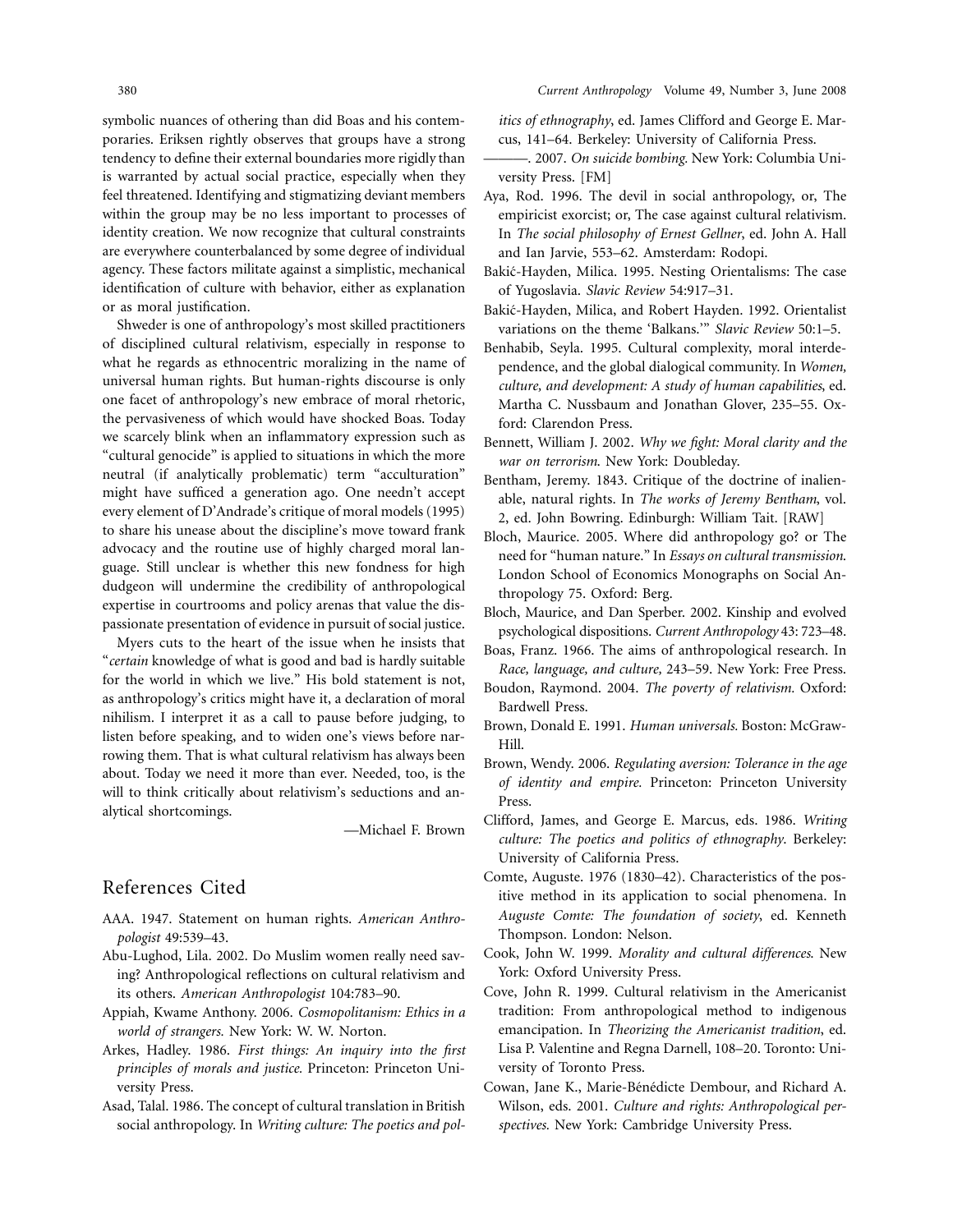- Cronk, Lee. 1999. *That complex whole: Culture and the evolution of human behavior*. Boulder: Westview Press.
- D'Andrade, Roy. 1995. Moral models in anthropology. *Current Anthropology* 36:399–408. [RMH]
- Dembour, Marie-Bénédicte. 2001. Following the movement of a pendulum: Between universalism and relativism. In *Culture and rights: Anthropological perspectives*, ed. Jane K. Cowan, Marie-Bénédicte Dembour, and Richard A. Wilson, 56–79. Cambridge: Cambridge University Press.
- Denby, David. 2005. Herder: Culture, anthropology, and the Enlightenment. *History of the Human Sciences* 18(1):55–76.
- Diamond, Stanley. 1974. In *search of the primitive: A critique of civilization.* New Brunswick: Transaction Books.
- D'Souza, Dinesh. 1995. *The end of racism: Principles for a multiracial society*. New York: Free Press.
- Eagleton, Terry. 2003. *After theory.* New York: Basic Books.
- Edgerton, Robert B. 1992. *Sick societies: Challenging the myth of primitive harmony*. New York: Free Press.
- Engle, Karen. 2001. From skepticism to embrace: Human rights and the American Anthropological Association from 1947 to 1999. *Human Rights Quarterly* 23:536–59.
- Eriksen, Thomas Hylland. 1993. Do cultural islands exist? *SocialAnthropology* 1(3):133–47. [RAW]
- Everett, Daniel L. 2005. Cultural constraints on grammar and cognition in Pirahã. *Current Anthropology* 46:621-46.
- Fernandez, James W. 1990. Tolerance in a repugnant world and other dilemmas in the cultural relativism of Melville J. Herskovits. *Ethos* 18:140–64.
- Geertz, Clifford. 1973*a*. The impact of the concept of culture on the concept of man. In *The interpretation of cultures*, 33–54. New York: Basic Books. [THE]
- ———. 1973*b*. Thick description: Toward an interpretive theory of culture. In *The interpretation of cultures*. New York: Basic Books. [RMH]
- ———. 1995. *After the fact.* Cambridge: Harvard University Press. [RMH]
- ———. 2000*a*. Anti anti-relativism. In *Available light*, 42–67. Princeton: Princeton University Press.
- ———. 2000*b*. Thinking as a moral act: Ethical dimensions of anthropological fieldwork in the new states. In *Available light: Anthropological reflections of philosophical topics*, 21–41. Princeton: Princeton University Press. [RMH]
- ———. 2000*c*. *Available light: Anthropological reflections on philosophical topics*. Princeton: Princeton University Press. [RMH]
- Gellner, Ernest. 1968 (1959). *Words and things*. Harmondsworth: Penguin. [HLM]
- ———. 1985. *Relativism and the social sciences.* Cambridge: Cambridge University Press.
- ———. 1992. *Postmodernism, reason, and religion.* New York: Routledge.
- Glendon, Mary Ann. 2001. *A world made new: Eleanor Roosevelt and the Universal Declaration of Human Rights.* New York: Random House.
- Goodale, Mark. 2006. Toward a critical anthropology of human rights. *Current Anthropology* 47:485–511.
- Handler, Richard. 2005. *Critics against culture: Anthropological observers of mass society*. Madison: University of Wisconsin Press.
- Harding, Susan. 1991. Representing fundamentalism: The problem of the repugnant cultural other. *Social Research* 58:373–93. [FM]
- Harrison, Simon. 2003. Cultural difference as denied resemblance: Reconsidering nationalism and ethnicity. *Comparative Studies in Society and History* 45:343–61.
- Hart, H. L. A. 1961. *The concept of law.* Oxford: Oxford University Press. [RAW]
- Hatch, Elvin. 1983. *Culture and morality: The relativity of values in anthropology*. New York: Columbia University Press.
- Hauser, Marc D. 2006. *Moral minds: How nature designed our universal sense of right and wrong*. New York: Ecco/Harper Collins.
- Herskovits, Melville J. 1972. *Cultural relativism: Perspectives in cultural pluralism.* Ed. Frances Herskovits. New York: Random House.
- Hoggart, Richard. 1998. *The tyranny of relativism: Culture and politics in contemporary English society*. New Brunswick: Transaction Publishers.
- Hollis, Martin, and Steven Lukes, eds. 1982. *Rationality and relativism.* Oxford: Basil Blackwell/Cambridge: MIT Press.
- Howard, Rhoda. 1995. *Human rights and the search for community.* Boulder: Westview Press.
- Ignatieff, Michael. 2001. Human rights as politics. In *Human rights as politics and idolatry*, ed. Amy Gutmann, 3–52. Princeton: Princeton University Press.
- Inden, Ronald. 1986. Orientalist constructions of India. *Modern Asia Studies* 20:401–46. [RMH]
- Jarvie, I. C. 1984. *Rationality and relativism: In search of a philosophy and history of anthropology*. London: Routledge and Kegan Paul.
- ———. 1993. Relativism yet again. *Philosophy of the Social Sciences* 23:537–47.
- Joyce, Richard. 2006. *The evolution of morality*. Cambridge: MIT Press.
- Kluckhohn, Clyde. 1955. Ethical relativism: *Sic et non*. *Journal of Philosophy* 52:663–77.
- Koepping, Klaus-Peter. 1955. Enlightenment and romanticism in the work of Adolf Bastian: The historical roots of anthropology in the nineteenth century. In *Fieldwork and footnotes: Studies in the history of European anthropology*, ed. Han F. Vermeulen and Arturo Alvarez Roldán, 75–91. London: Routledge.
- Kroeber, A. L. 1952. *The nature of culture*. Chicago: University of Chicago Press.
- Latour, Bruno. 2004. Why has critique run out of steam? From matters of fact to matters of concern. *Critical Inquiry* 30(Winter):225–48.
- Le´vi-Strauss, Claude. 1972 (1955). *Tristes tropiques: An an-*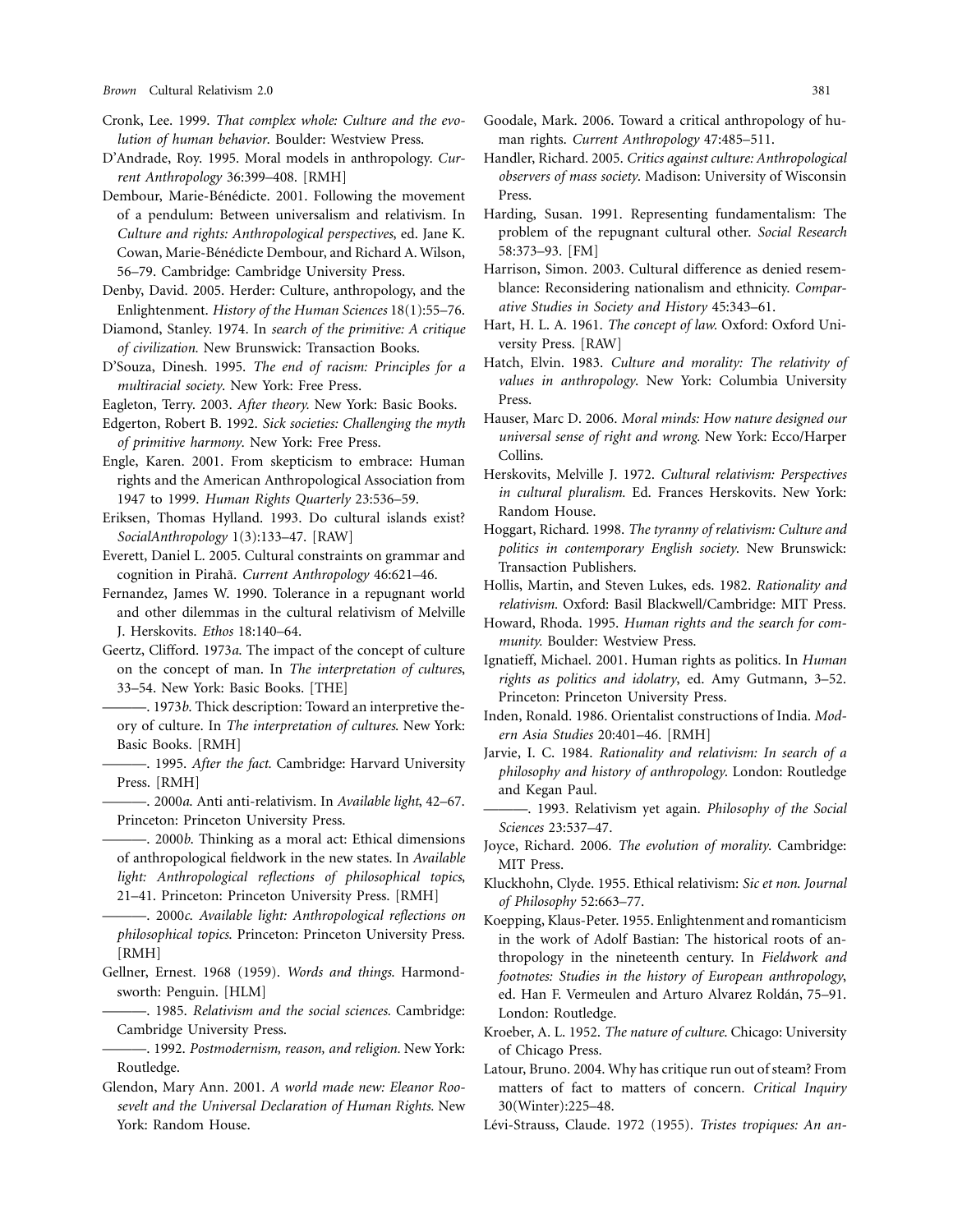*thropological study of primitive societies in Brazil*. Trans. John Russell. New York: Atheneum.

- ———. 1983. L'ethnologue devant la condition humaine. In Le regard éloigné, 49–62. Paris: Plon. [THE]
- Lewis, Herbert S. 1999. The misrepresentation of anthropology and its consequences. *American Anthropologist* 100: 716–31.
- Li, Xiaorong. 2006. *Ethics, human rights, and culture: Beyond relativism and universalism*. New York: Palgrave Macmillan.
- Lowie, Robert H. 1956. Reminiscences of anthropological currents in America half a century ago. *American Anthropologist* 58:995–1016.
- ———. 1981 (1960). Empathy, or "seeing from within." In *Culture in history: Essays in honor of Paul Radin*, ed. Stanley Diamond, 145–59. New York: Octagon Books.
- Lukes, Steven. 2003. *Liberals and cannibals: The implications of diversity*. London: Verso.
- MacIntyre, Alasdair. 1985. Relativism, power, and philosophy. *Proceedings and Addresses of the American Philosophical Association* 59(1):5–22.
- ———. 2000. Toleration and the goods of conflict. In *The politics of toleration in modern life*, ed. Susan Mendus, 133–55. Durham: Duke University Press.
- McKinnon, Susan. 2005. *Neo-liberal genetics: The myths and moral tales of evolutionary psychology*. Chicago: Prickly Paradigm Press.
- McKinnon, Susan, and Sydel Silverman, eds. *Complexities: Beyond nature and culture*. Chicago: University of Chicago Press.
- Mahmood, Saba. 2005. *Politics of piety: The Islamic revival and the feminist subject*. Princeton: Princeton University Press. [FM]
- Meiland, Jack W., and Michael Krausz, eds. *Relativism: Cognitive and moral.* Notre Dame: University of Natre Dame Press.
- Merry, Sally Engle. 2001. Changing rights, changing culture. In *Culture and rights: Anthropological perspectives*, ed. Jane K. Cowan, Marie-Bénédicte Dembour, and Richard A. Wilson, 31–55. Cambridge: Cambridge University Press.
- ———. 2006. *Human rights and gender violence: Translating international law into local justice*. Chicago: University of Chicago Press.
- Messer, Ellen. 1993. Anthropology and human rights. *Annual Review of Anthropology* 22:221–49.
- Montaigne, Michel de. 2004. *The essays of Montaigne*. Trans. Charles Cotton. The Gutenberg Project. http://www .gutenberg.org/etext/3600 (accessed August 8, 2007).
- Moody-Adams, Michele M. 1997. *Fieldwork in familiar places: Morality, culture, and philosophy*. Cambridge: Harvard University Press.
- Moore, Henrietta. 2005. The truths of anthropology. *Cambridge Anthropology* 25(1):52–58.
	- ———. 2007. *The subject of anthropology: Gender, symbolism, and psychoanalysis*. Cambridge: Polity Press. [HLM]
- Moore, H. L., and T. Sanders. 2005. Anthropology and epistemology. In *Anthropology in theory: Issues in epistemology*, ed. Henrietta L. Moore and T. Sanders. Oxford: Blackwell. [HLM]
- Nagengast, Carole. 1997. Women, minorities, and indigenous peoples: Universalism and cultural relativity. *Journal of Anthropological Research* 53:349–69.
- Pinker, Steven. 2002. *The blank slate: The modern denial of human nature*. New York: Penguin Books.
- Povinelli, Elizabeth A. 2001. Radical worlds: The anthropology of incommensurability and inconceivability. *Annual Review of Anthropology* 30:319–34.
- Rawls, John. 1971. *A theory of justice.* Cambridge: Harvard University Press.
- Renteln, Alison Dundes. 1988. Relativism and the search for human rights. *American Anthropologist* 90:56–72.
- Richerson, Peter J., and Robert Boyd. 2005. *Not by genes alone: How culture transformed human evolution*. Chicago: University of Chicago Press.
- Robertson, A. F. 1996. The development of meaning: Ontogeny and culture. *Journal of the Royal Anthropological Institute* 2:591–610. [HLM]
- Rorty, Amélie Oksenberg. 1989. Relativism, persons, and practices. In *Relativism: Interpretation and confrontation*, ed. Michael Krausz, 418–40. Notre Dame: University of Notre Dame Press.
- Rorty, Richard. 1986. On ethnocentrism: A reply to Geertz. *Michigan Quarterly Review* 25:525–34.
- Rubin, Gayle. 1975. The traffic in women: Notes on the "political economy" of sex. In *Toward an anthropology of women*, ed. Rayna R. Reiter, 157–210. New York: Monthly Review Press.
- Shone, Steve J. 2004. Cultural relativism and the savage: The alleged inconsistency of William Graham Sumner. *American Journal of Economics and Sociology* 63:697–715.
- Shweder, Richard A. 1990. Ethical relativism. Is there a defensible version? *Ethos* 18:205–18.
- ———. 2003. *Why do men barbecue? Recipes for cultural psychology*. Cambridge: Harvard University Press.
- Sokal, Alan. 1996*a*. Transgressing the boundaries: Towards a transformative hermeneutics of quantum gravity. *Social Text* 46/47:217–52. [FM]
	- ———. 1996*b*. A physicist experiments with cultural studies. *Lingua Franca*. May. [FM]
- Spiro, Melford E. 1986. Cultural relativism and the future of anthropology. *Cultural Anthropology* 1:259–86.
- Stocking, George W., Jr. 1968. Franz Boas and the culture concept in historical perspective. *Race, culture, and evolution: Essays in the history of anthropology*, 195–233. New York: Free Press.
- ———. 1992. *The ethnographer's magic and other essays in the history of anthropology*. Madison: University of Wisconsin Press.